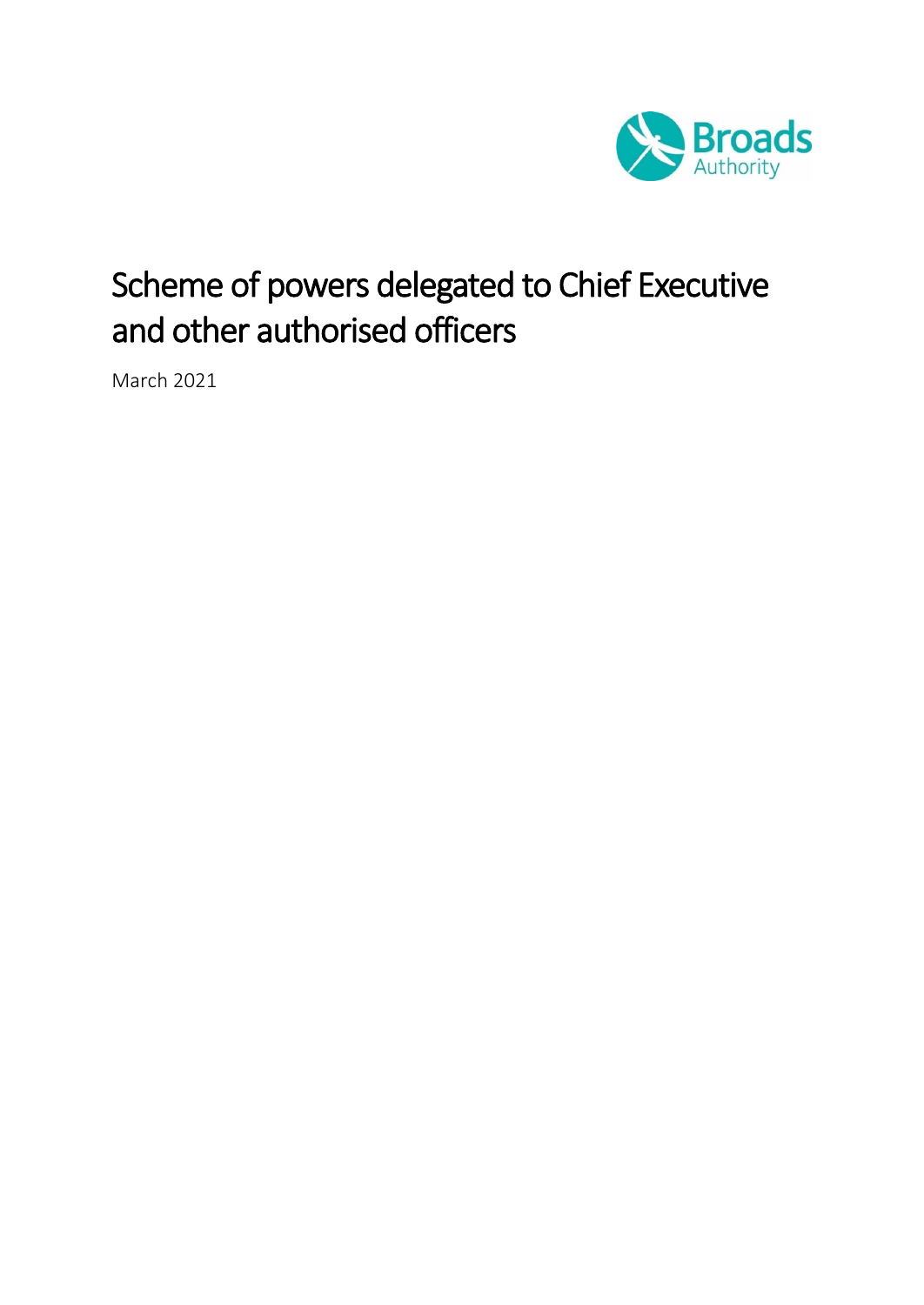## Contents

| 1. | Introduction                                                      | 3  |
|----|-------------------------------------------------------------------|----|
| 2. | General powers of all officers                                    | 3  |
| 3. | Proper Officers                                                   | 4  |
| 4. | Powers delegated to Chief Executive and other authorised officers | 7  |
| 5. | Powers delegated to the Chief Executive to instruct a Solicitor   | 25 |
|    | 6. Powers delegated to the Director of Finance                    | 26 |
| 7. | Powers delegated to the Monitoring Officer                        | 27 |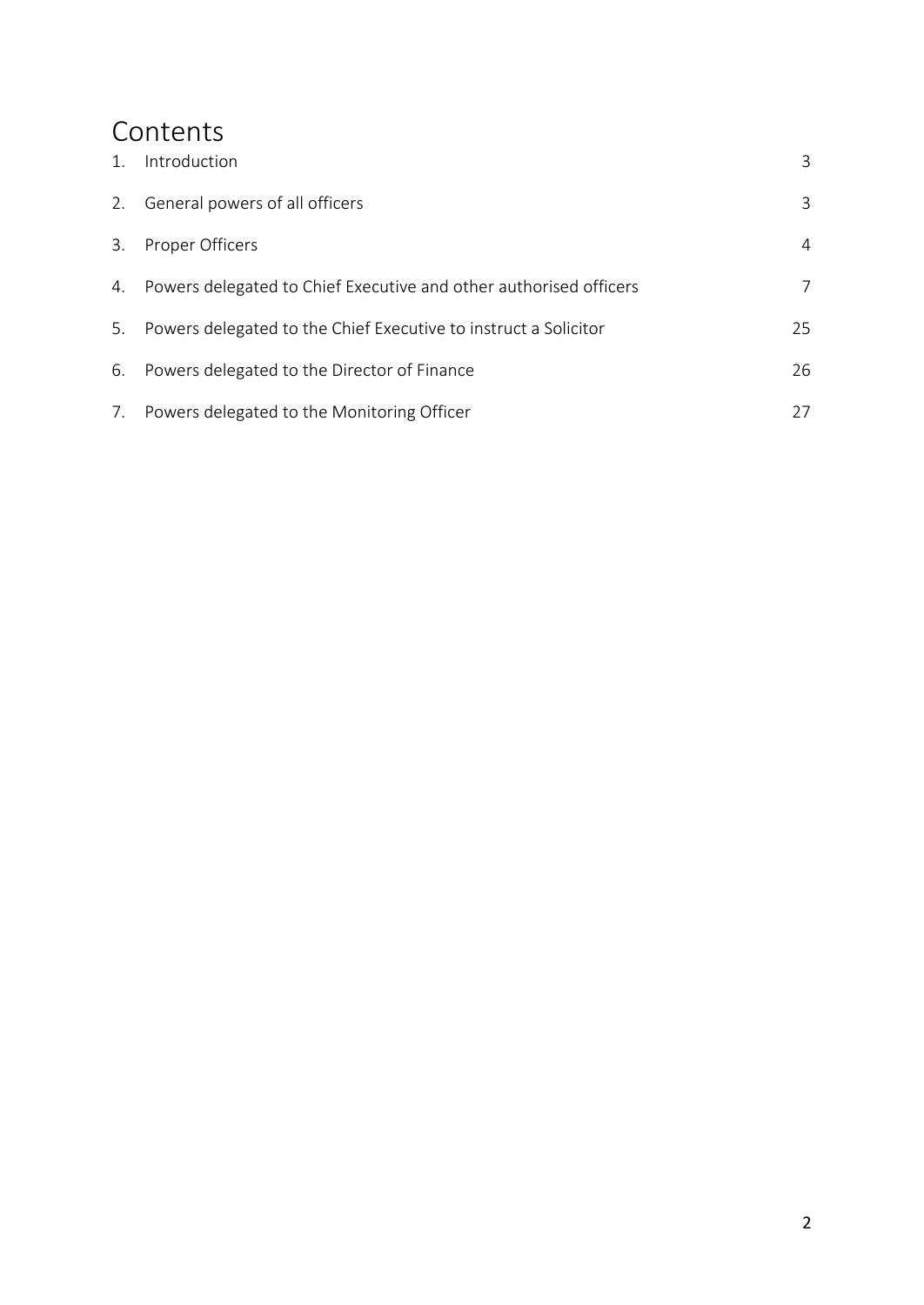## <span id="page-2-0"></span>1. Introduction

- 1.1 The members of the Broads Authority are responsible for setting and monitoring the strategies, policies and financial guidelines of the Authority, whereas the officers are responsible for its day-to-day operation, and for providing advice to members.
- 1.2 Members have a right to make sure the decisions for which they are statutorily responsible and accountable are implemented by officers in a timely and efficient manner. The purpose of the 'Scheme of powers delegated to Chief Executive and other authorised officers' ('the Scheme') is to make sure that officers have the powers to make decisions and take appropriate action within the guidelines laid down.

## <span id="page-2-1"></span>2. General powers of all officers

- 2.1 The exercise of the delegated powers set out in the Scheme are subject to the following conditions.
	- a. The delegated powers shall at all times be exercised in accordance with:
		- (i) the statutory requirements of the Norfolk and Suffolk Broads Act 1988 and the Broads Authority Act 2009.
		- (ii) the Authority's strategies, policies and priorities as set out in the Broads Plan, guiding strategies, Broads Local Plan, Annual Business Plan and other relevant documents adopted by the Authority or its committees.
		- (iii) the Authority's Constitution, Standing Orders, Financial Regulations and approved budgets.
		- (iv) the law.
	- b. An officer shall not use a delegated power in any particular case if the matter appears to that officer to involve any matters of public controversy, questions of policy not yet decided by the Authority or its committees, or a significant change from established practice.
	- c. Where any matter involves considerations not within the professional or technical competence of the relevant officer, that officer shall seek appropriate advice from another officer or adviser before deciding what action, if any, to take.
	- d. Any power conferred upon the Chief Executive, including any power to act as the Proper Officer, may be exercised by another officer specifically nominated in writing by the Chief Executive. Details of the officers who have existing authorisation to exercise powers on behalf of the Chief Executive are set out in Section 4.
	- e. The Authority or a committee may request that action taken by an officer or officers under delegated powers be reported to it periodically.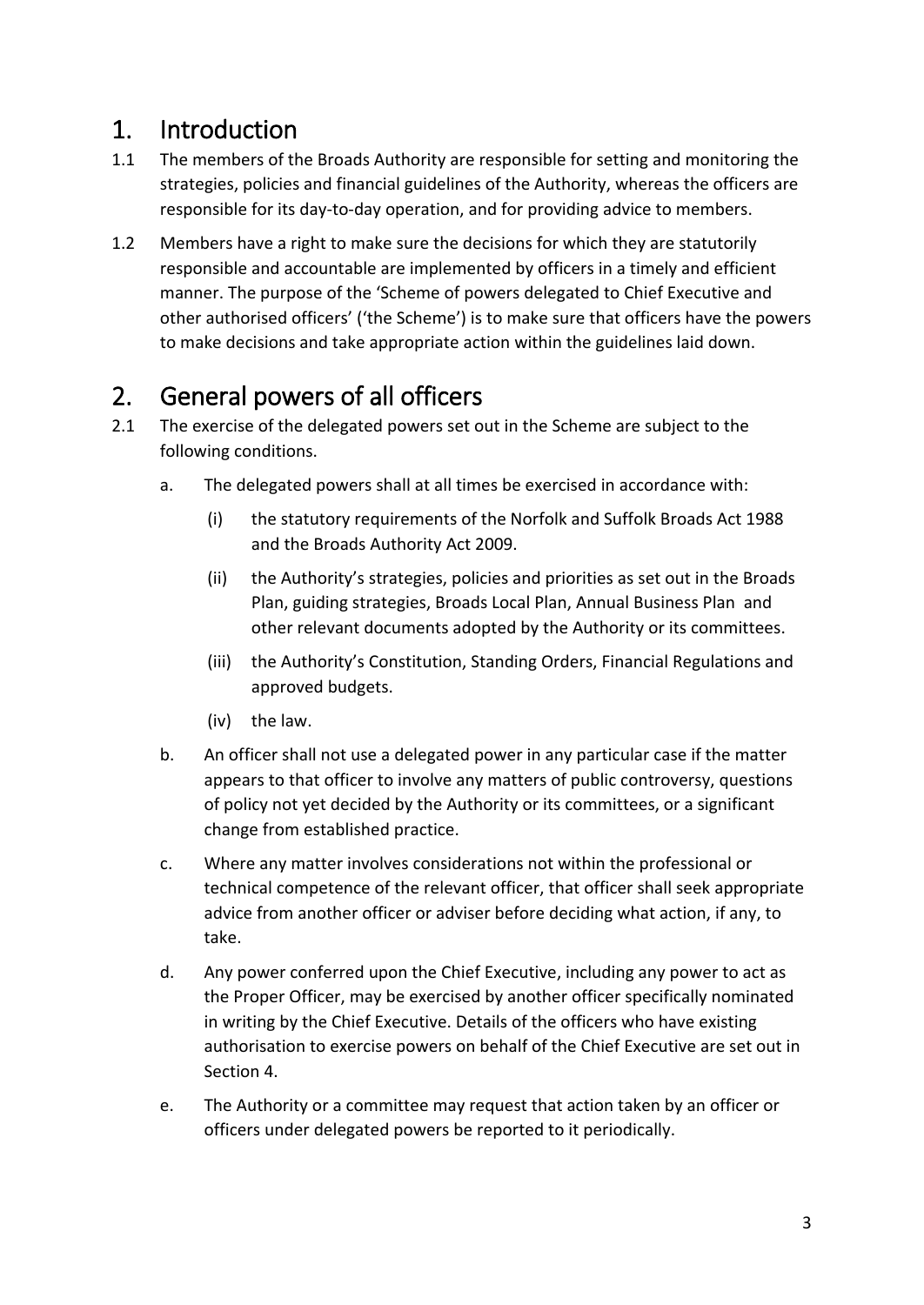- f. Failure to carry out the consultations in Table 2(a)(5) and Table 2(a) (47) of the powers delegated to the Chief Executive and paragraph (5.7) of the powers delegated to the Solicitor to the Authority (relating to cases of urgency or emergency) will not invalidate the exercise of the delegated power.
- g. The decision of the Chief Executive, in consultation with the Monitoring Officer, as to the scope and interpretation of these delegated powers shall be final.
- h. In accordance with the Openness of Local Government Bodies Regulations 2014, a decision-making officer must produce a written record<sup>1</sup> for any decision taken that has been delegated to them:
	- i. under a specific express authorisation, or
	- ii. under a general authorisation to officers to take such decisions and the effect of the decision is to:
		- grant a permission or licence;
		- affect the rights of an individual; or
		- award a contract or incur expenditure over £25,000.

The written record must be produced as soon as reasonably practicable after the decision-making officer has made the decision, and must contain the following information:

- iii. The date the decision was taken;
- iv. A record of the decision taken, along with the reasons for the decision;
- v. Details of alternative options, if any, considered and rejected; and
- vi. Where the decision is made under specific express authorisation, the name of any member of the Authority who has declared a conflict of interest in relation to the decision.

If there is a separate statutory requirement to record the decision, which includes the date and reasons for the decision, then this will be sufficient to satisfy the above requirement.

## <span id="page-3-0"></span>3. Proper Officers

3.1 The law makes provision for certain officers to be designated as the Proper Officer to carry out particular functions contained within various Acts of Parliament. The Authority's Proper Officer provisions are in Table 1(a) to (c).

<u>.</u>

<sup>1</sup> [Transparency \(broads-authority.gov.uk\)](https://www.broads-authority.gov.uk/about-us/how-we-work/transparency)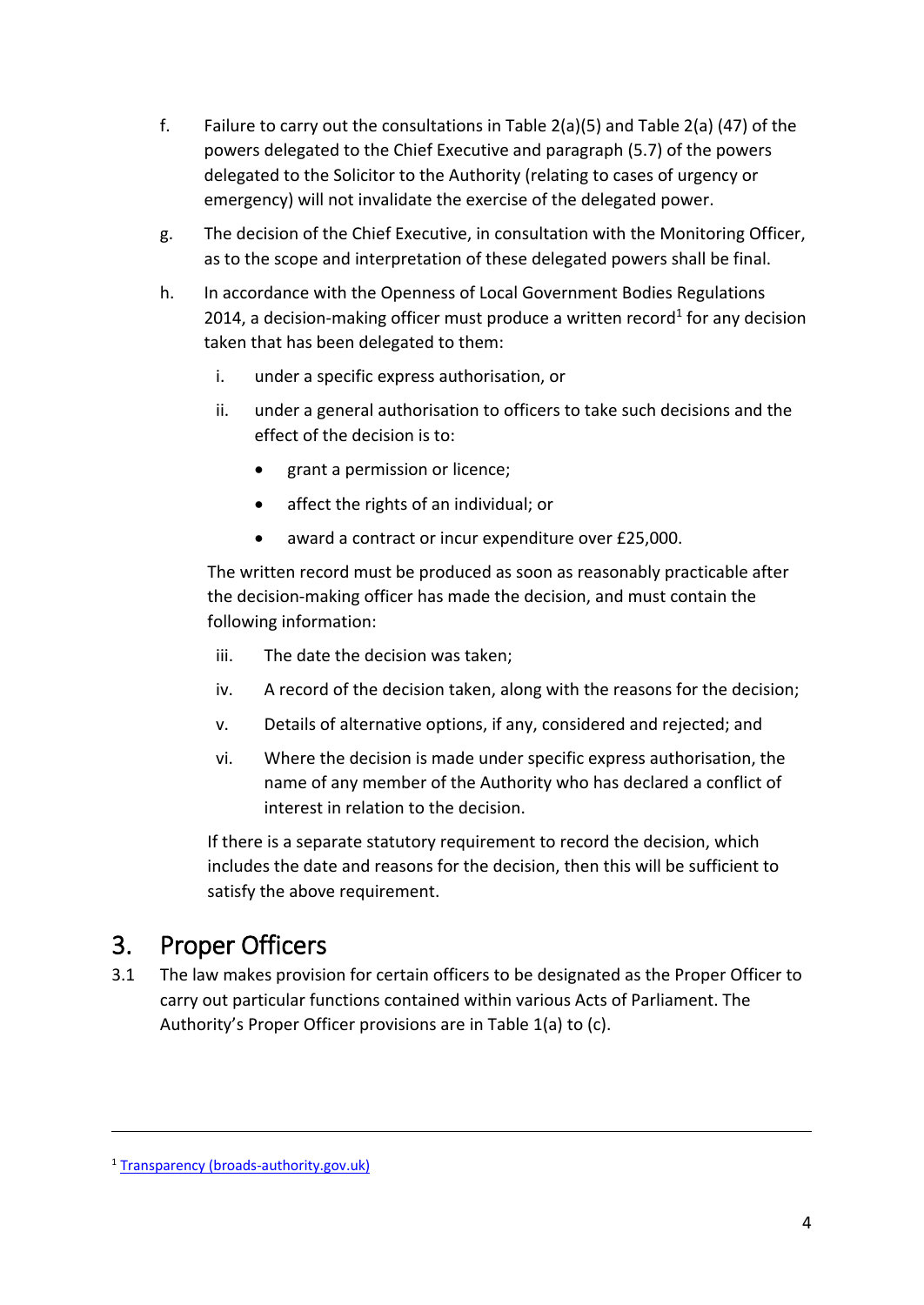3.2 If the designated Proper Officer, not being the Chief Executive, is not available to exercise the function, then any officer authorised in writing by the Chief Executive will be entitled to do so.

#### **Table 1**

Proper Officer provisions

#### **1(a) The Norfolk and Suffolk Broads Act 1988**

| Legislation                     | <b>Provision</b>                                                                                                    | <b>Proper Officer</b>  |
|---------------------------------|---------------------------------------------------------------------------------------------------------------------|------------------------|
| Schedule 1,<br>paragraph 2 (6)  | Receipt of notice of resignation.                                                                                   | <b>Chief Executive</b> |
| Schedule 1,<br>paragraph 2 (9)  | Publication of notice of any appointment<br>to the Authority, or ending of such an<br>appointment.                  | <b>Chief Executive</b> |
| Schedule 1,<br>paragraph 4 (4)  | Signature of summons to attend meeting.                                                                             | <b>Chief Executive</b> |
| Schedule 1,<br>paragraph 4 (5)  | Receipt of notices regarding address to<br>which summons to meetings to be sent.                                    | <b>Chief Executive</b> |
| Schedule 1,<br>paragraph 5 (11) | Convening of meeting where a casual<br>vacancy in the office of Chair or Vice-Chair<br>is to be filled.             | <b>Chief Executive</b> |
| Schedule 4,<br>paragraph 2 (3)  | Receipt of notice of resignation from the<br>Navigation Committee.                                                  | <b>Chief Executive</b> |
| Schedule 4,<br>paragraph 2 (4)  | Publication of notice of appointments to<br>the Navigation Committee, and of the<br>ending of any such appointment. | <b>Chief Executive</b> |
| Schedule 5,<br>paragraph 13 (8) | Receipt of objections to proposals to close<br>parts of waterways for nature<br>conservation purposes.              | <b>Chief Executive</b> |

#### **1(b) Local Government Act 1972**

| Legislation       | <b>Provision</b>                                                                                   | <b>Proper Officer</b> |
|-------------------|----------------------------------------------------------------------------------------------------|-----------------------|
| Section 100 B (2) | Circulation of reports and agendas and the $\vert$ Chief Executive<br>exclusion of 'exempt' items. |                       |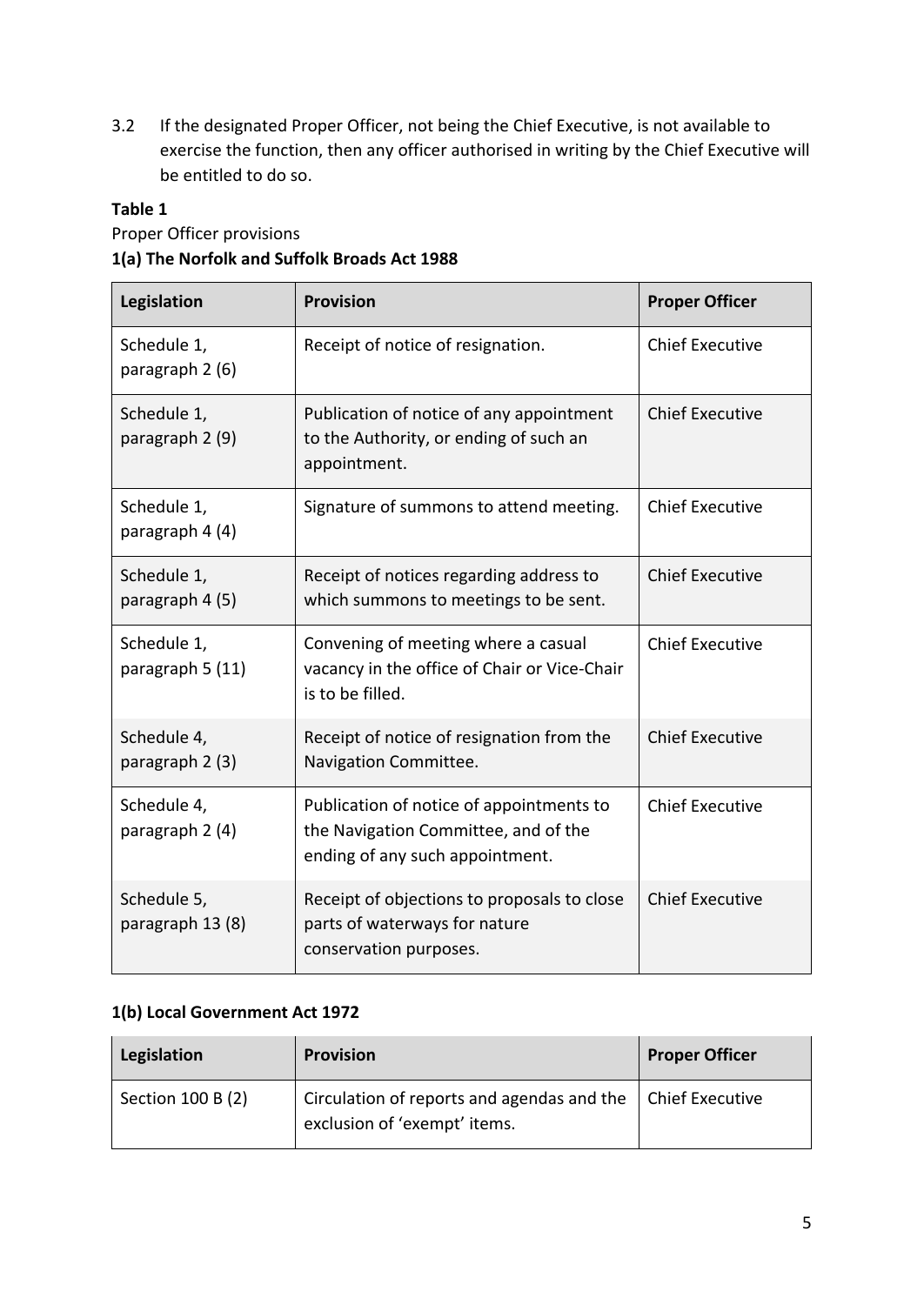| Legislation             | <b>Provision</b>                                                                                                                                 | <b>Proper Officer</b>                                                                                                                                                           |
|-------------------------|--------------------------------------------------------------------------------------------------------------------------------------------------|---------------------------------------------------------------------------------------------------------------------------------------------------------------------------------|
| Section 100 B (7) (c)   | Decisions on supply of committee papers<br>(and any other documents supplied to<br>members in connection with the agenda<br>items) to the press. | <b>Chief Executive</b>                                                                                                                                                          |
| Section 100 C (2)       | Summaries of otherwise 'exempt' minutes.                                                                                                         | <b>Chief Executive</b>                                                                                                                                                          |
| Section 100 D (1) (a)   | Compilation of list of background papers.                                                                                                        | The officer or<br>advisor in whose<br>name the report is<br>designated.                                                                                                         |
| Section 100 D (5) (a)   | Identification of background papers.                                                                                                             | The officer or<br>advisor in whose<br>name the report is<br>designated.                                                                                                         |
| Section 100 F (2)       | Identification of exempt information not<br>available to all members.                                                                            | <b>Chief Executive</b>                                                                                                                                                          |
| Section 115 (2)         | Receipt of money due from officers in<br>connection with their office.                                                                           | Director of Finance                                                                                                                                                             |
| Section 225 (1)         | Deposit of documents.                                                                                                                            | <b>Chief Executive</b>                                                                                                                                                          |
| Section 229 (5)         | Certification of photographic copies of<br>documents (relating to legal proceedings).                                                            | <b>Chief Executive</b>                                                                                                                                                          |
| Section 234             | Signature of any notice, order or other<br>document given, made or issued by the<br>Authority.                                                   | The officer<br>responsible for the<br>exercise of the<br>function which is<br>the subject of the<br>decision in question<br>(if no such person,<br>then the Chief<br>Executive) |
| Sections 236 and<br>238 | Certification of byelaws.                                                                                                                        | <b>Chief Executive</b>                                                                                                                                                          |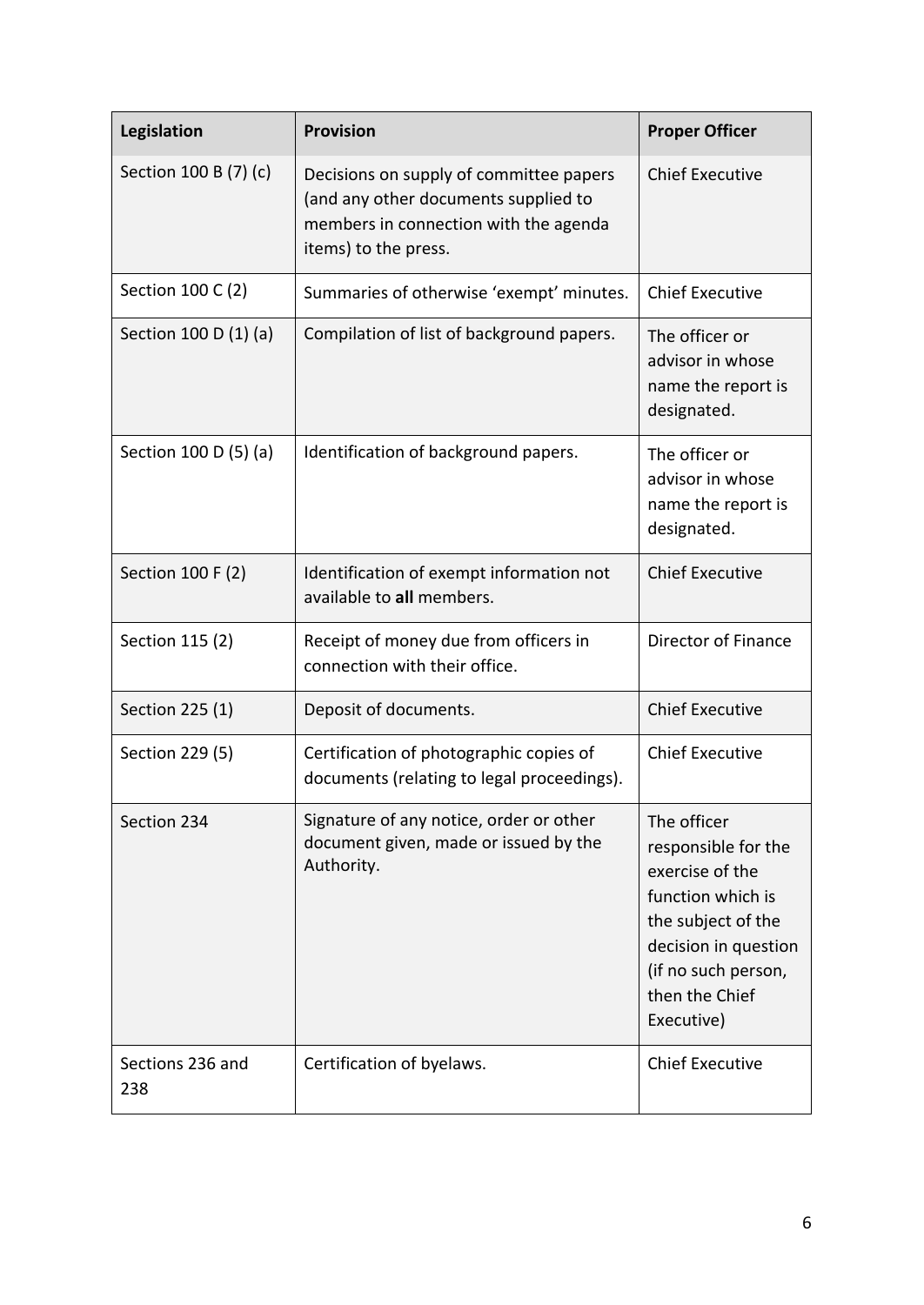### **1(c) Other legislation**

| Legislation                                                               | <b>Provision</b>                                                                             | <b>Proper Officer</b>     |
|---------------------------------------------------------------------------|----------------------------------------------------------------------------------------------|---------------------------|
| Listed Buildings Act<br>1990, Section 2                                   | Receipt on deposit of lists of buildings of<br>special architectural or historical interest. | <b>Chief Executive</b>    |
| Local Government<br>Act 1974, Section<br>30(5)                            | Giving notice of reports received by the<br>Authority from the Local Ombudsman.              | <b>Chief Executive</b>    |
| Local Government<br>(Miscellaneous<br>Provisions) Act<br>1976, Section 41 | Certifying copies of resolutions, orders,<br>reports and minutes of the Authority.           | <b>Chief Executive</b>    |
| Localism Act 2011,<br>Section 33                                          | Granting dispensations from Section 31(4)                                                    | <b>Monitoring Officer</b> |

## <span id="page-6-0"></span>4. Powers delegated to Chief Executive and other authorised officers

4.1 The exercise of any of the delegated powers specified in Table 2 (a) to (j) below is subject to the conditions set out in this Scheme. Where the Scheme allows for the exercise of powers by Directors, such power relates only to functions for which the particular Director is responsible. In all cases, the Chief Executive retains the power to perform the delegated powers.

### **Table 2**

Powers delegated to Chief Executive and other authorised officers **2(a) General management and administration**

|     | <b>Powers delegated to Chief Executive</b>                                                                                                                                                                                                                         | <b>Other authorised officers</b> |
|-----|--------------------------------------------------------------------------------------------------------------------------------------------------------------------------------------------------------------------------------------------------------------------|----------------------------------|
| (1) | To act as the Head of Paid Service under Section 4 of<br>the Local Government and Housing Act 1989.                                                                                                                                                                | Retained by Chief Executive      |
| (2) | To undertake the day-to-day management and<br>control of the Authority, its officers, premises and<br>services to give effect to the strategies, policies and<br>priorities of the Authority as set out in the<br>documents listed at (2.1)(a)(ii) of this Scheme. | Retained by Chief Executive      |
| (3) | To authorise any action necessary to implement the<br>documents listed at $(2.1)(a)(ii)$ , and for this purpose                                                                                                                                                    | <b>Directors</b>                 |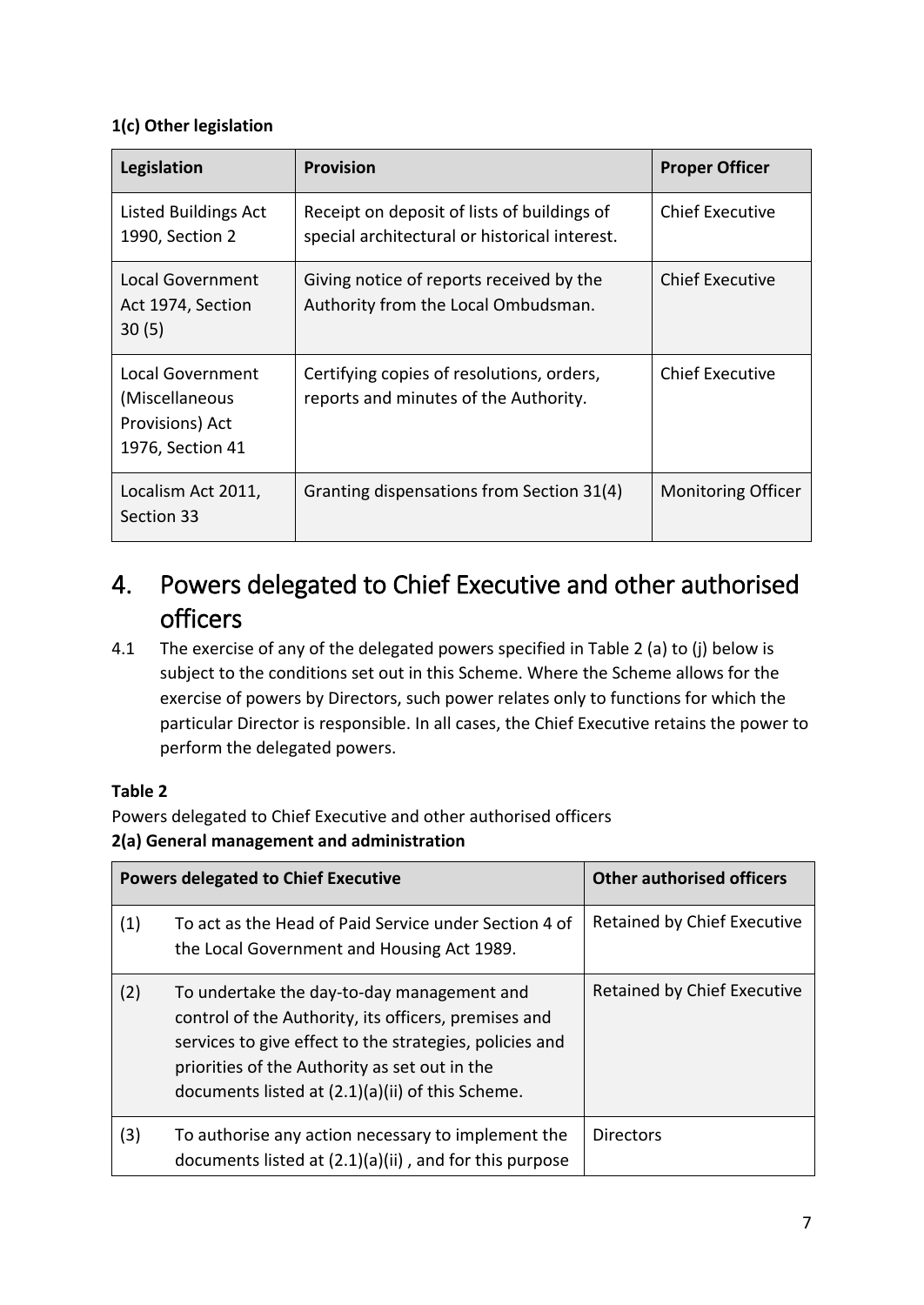|     | <b>Powers delegated to Chief Executive</b>                                                                                                                                                                                                                                                                                                                        | <b>Other authorised officers</b> |
|-----|-------------------------------------------------------------------------------------------------------------------------------------------------------------------------------------------------------------------------------------------------------------------------------------------------------------------------------------------------------------------|----------------------------------|
|     | to incur expenditure not exceeding the limits<br>provided for in Standing Orders and Financial<br>Regulations.                                                                                                                                                                                                                                                    |                                  |
| (4) | To authorise any action necessary to give effect to<br>any decision of the Authority or its committees.                                                                                                                                                                                                                                                           | <b>Directors</b>                 |
| (5) | In cases of urgency or emergency, to take any<br>appropriate action (if possible, in consultation with<br>the Chair, or in the absence of the Chair with the<br>Vice-Chair), including the institution of legal<br>proceedings, to protect the position of the<br>Authority. In such cases, the Chief Executive will<br>report any action taken to the Authority. | <b>Directors</b>                 |
| (6) | To take appropriate action to preserve the<br>Authority's position pending the scrutiny by the<br>Authority of local and personal Parliamentary Bills,<br>statutory orders and instruments or any other<br>proposal, plan, scheme or other matter affecting the<br>interests of the Broads.                                                                       | <b>Directors</b>                 |
| (7) | To make sure all expenditure is monitored regularly<br>against approved budgets, and any significant over<br>expenditures are reported to the Authority or any<br>appropriate committee.                                                                                                                                                                          | Director of Finance              |

### **2(b) Finance and audit matters**

|      | <b>Powers delegated to Chief Executive</b>                                                                                                                                                                                                                   | <b>Other authorised officers</b> |
|------|--------------------------------------------------------------------------------------------------------------------------------------------------------------------------------------------------------------------------------------------------------------|----------------------------------|
| (8)  | To be responsible for regulating and controlling the<br>Authority's financial resources to achieve its<br>objectives.                                                                                                                                        | Retained by Chief Executive      |
| (9)  | To transfer expenditure between budget heads,<br>provided the action taken complies with Financial<br>Regulations, is consistent with the Authority's policy<br>and does not conflict with any decisions taken by the<br>Authority or any of its committees. | <b>Directors</b>                 |
| (10) | To manage the Authority's insurances.                                                                                                                                                                                                                        | Director of Finance              |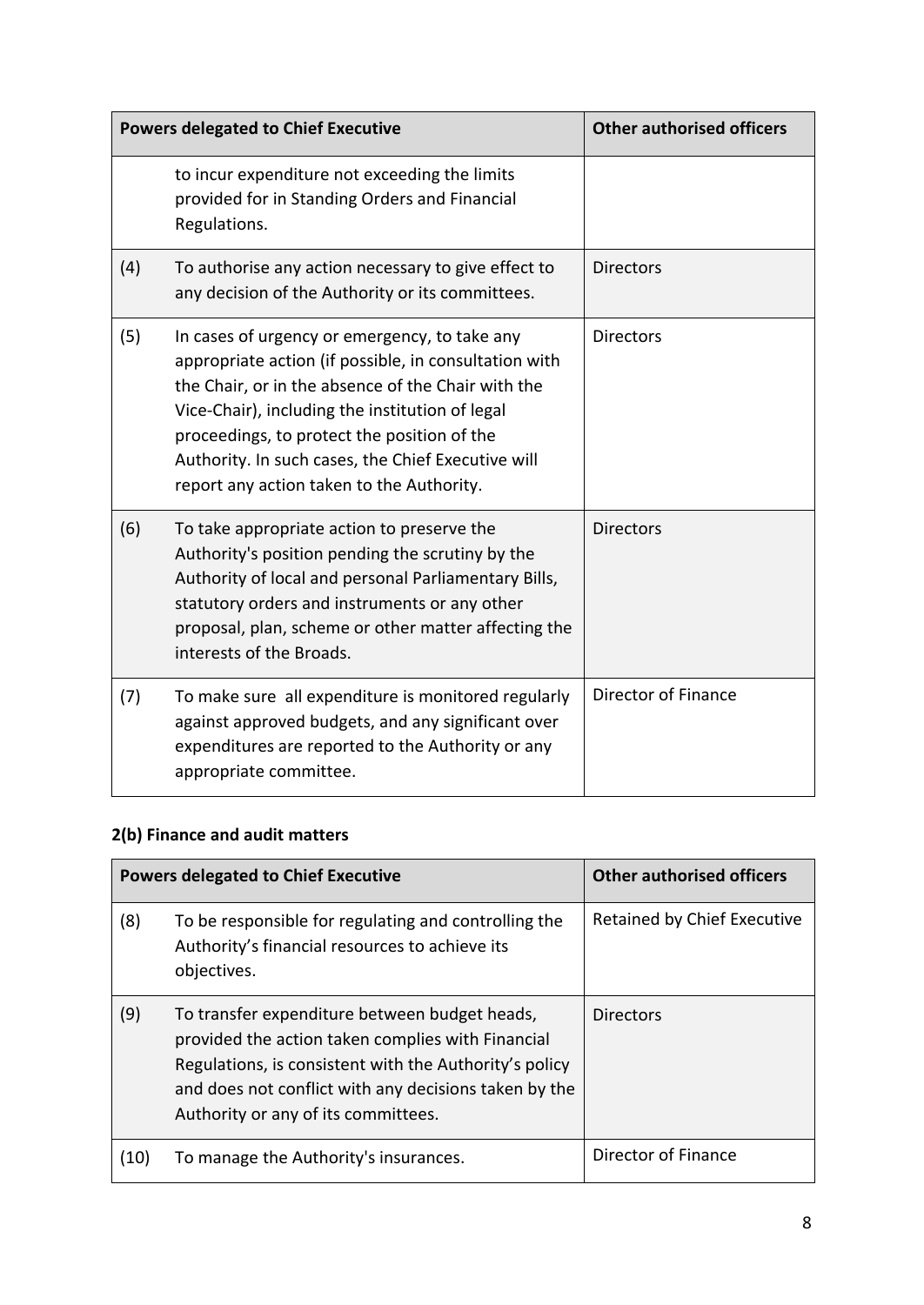|      | <b>Powers delegated to Chief Executive</b>                                                          | <b>Other authorised officers</b> |
|------|-----------------------------------------------------------------------------------------------------|----------------------------------|
| (11) | To make sure arrangements are in place to pay all<br>sums to creditors.                             | Director of Finance              |
| (12) | To approve the Selective Tendering standing list of<br>contractors to be invited to submit tenders. | <b>Directors</b>                 |

### **2(c) Personnel matters**

| <b>Powers delegated to Chief Executive</b> |                                                                                                                                                                                                                                                  | <b>Other authorised officers</b>                                                                                                            |
|--------------------------------------------|--------------------------------------------------------------------------------------------------------------------------------------------------------------------------------------------------------------------------------------------------|---------------------------------------------------------------------------------------------------------------------------------------------|
| (13)                                       | To determine the Authority's staffing requirements<br>and organisational structure, including amendments<br>to its staff establishment.                                                                                                          | Retained by Chief Executive                                                                                                                 |
| (14)                                       | To determine matters relating to the remuneration<br>and conditions of service of all employees in<br>accordance with the national conditions of service<br>and the Authority's Scheme of Local Conditions of<br>Service.                        | <b>Management Team</b>                                                                                                                      |
| (15)                                       | To adopt local agreements in respect of conditions<br>of service where there are no unresolved objections<br>from trade unions or members of staff.                                                                                              | <b>Management Team</b>                                                                                                                      |
| (16)                                       | (a) To appoint staff, subject to such appointments being<br>made in accordance with the Business Plan and<br>subject to sufficient funding being available in the<br>appropriate budget.<br>(b) If the appointment is to a Director position, to | In respect of (a), Directors<br>in consultation with Head<br>of Human Resources<br>In respect of (b), retained by<br><b>Chief Executive</b> |
|                                            | consult with the Chair of the Authority and any<br>other appropriate committee chair.                                                                                                                                                            |                                                                                                                                             |
| (17)                                       | To determine politically restricted posts in<br>accordance with the provisions of the Local<br>Government and Housing Act 1989 s2.                                                                                                               | <b>Management Team</b>                                                                                                                      |
| (18)                                       | To appoint the Broads navigation officer and any<br>deputy (after consultation with the Navigation<br>Committee) in accordance with s10(7) of the Norfolk<br>and Suffolk Broads Act 1988.                                                        | Retained by Chief Executive                                                                                                                 |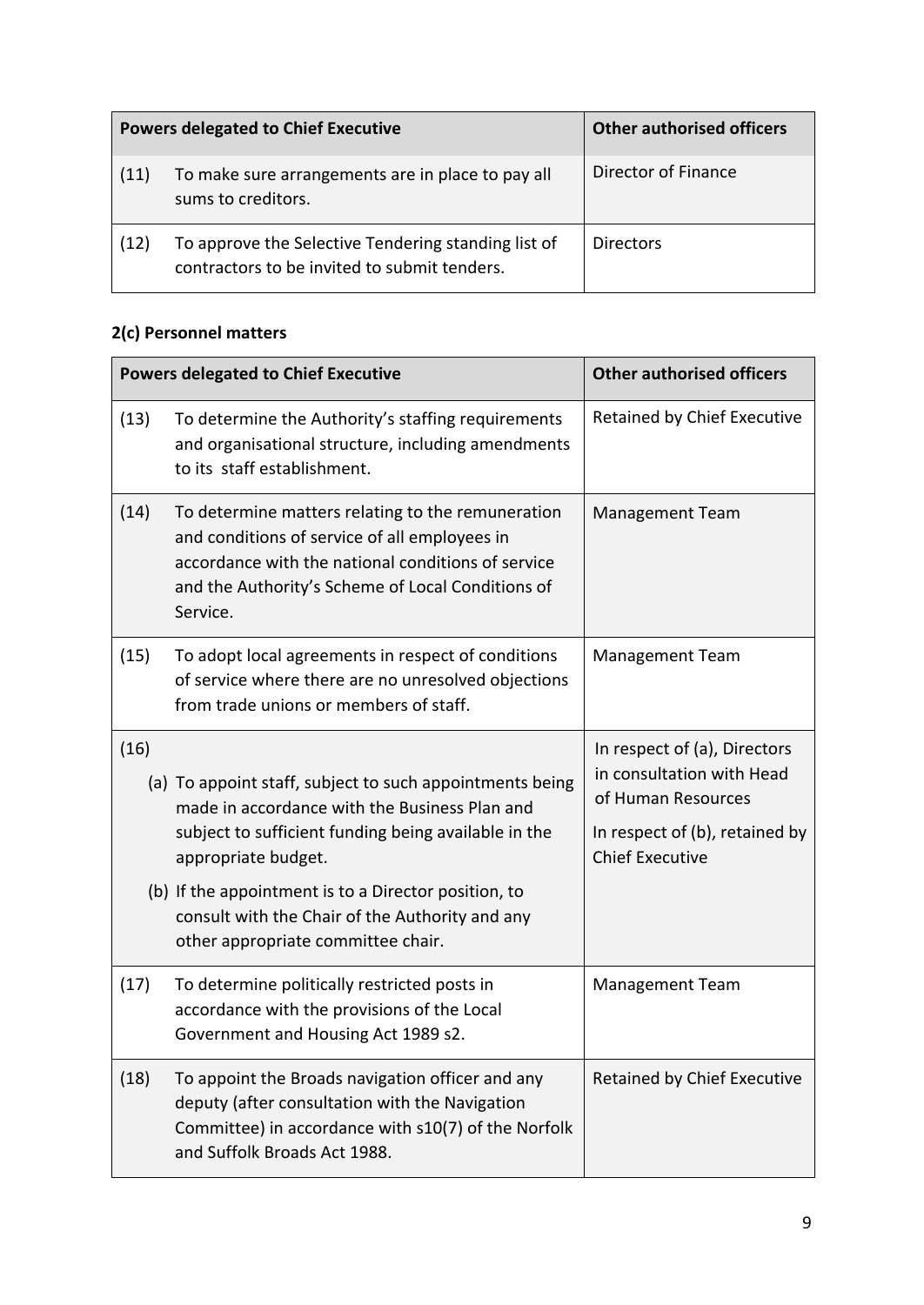| <b>Powers delegated to Chief Executive</b> |                                                                                                                                                                                                                                                                                                                                         | <b>Other authorised officers</b>                                         |
|--------------------------------------------|-----------------------------------------------------------------------------------------------------------------------------------------------------------------------------------------------------------------------------------------------------------------------------------------------------------------------------------------|--------------------------------------------------------------------------|
| (19)                                       | To determine matters concerned with employee<br>relations generally within the Authority, including<br>the recognition of appropriate trade unions and the<br>establishment of appropriate consultative and<br>negotiating processes.                                                                                                   | <b>Management Team</b>                                                   |
| (20)                                       | To determine health and safety matters.                                                                                                                                                                                                                                                                                                 | Director of Operations                                                   |
| (21)                                       | To determine all matters relating to the employment<br>and management of Authority officers, including but<br>not limited to those relating to appointment (in<br>accordance with C (16) above), and terms and<br>conditions of employment, discipline and dismissal,<br>in accordance with the Authority's policies and<br>procedures. | Directors or<br><b>Head of Human Resources</b>                           |
| (22)                                       | In disciplinary cases involving officers, to convene an<br>Appeals Panel to hear and determine appeals in<br>relation to disciplinary, grievance and other<br>personnel-related matters.                                                                                                                                                | Directors or<br><b>Monitoring Officer</b>                                |
| (23)                                       | In disciplinary cases involving a Director, to be the<br>Chair of the disciplinary hearing, and to establish a<br>Member Appeals Panel of three members.                                                                                                                                                                                | Monitoring Officer and<br><b>Head of Human Resources</b>                 |
| (24)                                       | To extend an employee's period of sick leave on full<br>pay or half pay for a period not exceeding twelve<br>months.                                                                                                                                                                                                                    | <b>Management Team</b>                                                   |
| (25)                                       | To reimburse the costs of damage to an employee's<br>personal property up to a maximum of £5,000 in any<br>one case, provided the Chief Executive is satisfied<br>that the damage was caused as a result of the<br>employee pursuing Authority business.                                                                                | Chief Executive, in<br>consultation with the Head<br>of HR and Directors |
| (26)                                       | To authorise the payment of any ex-gratia payments<br>or honoraria to an employee up to a maximum of<br>£5,000.                                                                                                                                                                                                                         | Chief Executive, in<br>consultation with the Head<br>of HR and Directors |
| (27)                                       | To authorise the payment of any severance or<br>settlement payments to a former employee up to a<br>maximum of £5,000.                                                                                                                                                                                                                  | <b>Management Team</b>                                                   |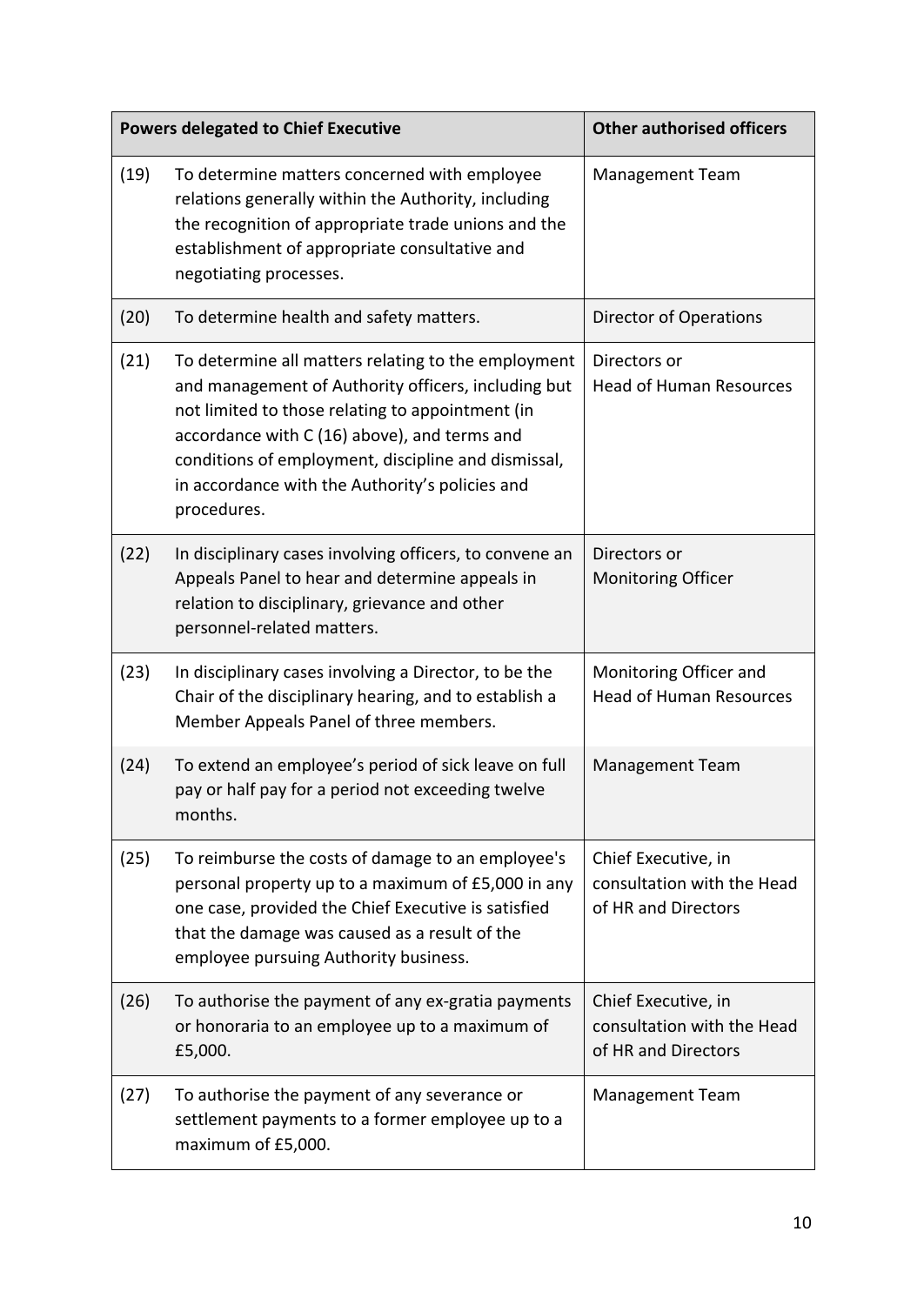| <b>Powers delegated to Chief Executive</b> |                                                                                                                                                                                                          | <b>Other authorised officers</b>                                           |
|--------------------------------------------|----------------------------------------------------------------------------------------------------------------------------------------------------------------------------------------------------------|----------------------------------------------------------------------------|
| (28)                                       | To exercise the discretions as set out in paragraphs 3<br>(where there are no financial implications for the<br>Authority), 6, 7, 10 and 11 of the Authority's Local<br>Pension Scheme Policy Statement. | Management Team, in<br>consultation with Head of<br><b>Human Resources</b> |

### **2(d) Land**

|      | <b>Powers delegated to Chief Executive</b>                                                                                                                                                                                                                                | <b>Other authorised officers</b>                                |
|------|---------------------------------------------------------------------------------------------------------------------------------------------------------------------------------------------------------------------------------------------------------------------------|-----------------------------------------------------------------|
| (29) | To approve the acquisition by the Authority of:                                                                                                                                                                                                                           | <b>Management Team</b>                                          |
| (i)  | the leasehold interest in property for any term to an<br>annual rent not exceeding £25,000;                                                                                                                                                                               |                                                                 |
| (ii) | the freehold interest in property at a price not<br>exceeding £75,000.                                                                                                                                                                                                    |                                                                 |
| (30) | To approve increases in rent not exceeding £20,000<br>per annum.                                                                                                                                                                                                          | <b>Management Team</b>                                          |
| (31) | To enter into permissive path agreements and<br>access agreements.                                                                                                                                                                                                        | Head of Construction,<br>Maintenance & Ecology                  |
| (32) | After taking appropriate advice, to authorise and<br>approve the granting, securing or variation of leases<br>or licences, wayleaves, easements and highway<br>dedications over the Authority's land.                                                                     | <b>Management Team</b>                                          |
| (33) | To give written notice proposing to seek permission<br>for Authority development or the development of<br>land vested in the Authority which it does not<br>propose to carry out itself, in accordance with the<br>Town and Country Planning General Regulations<br>1992. | Director of Strategic<br>Services or<br><b>Head of Planning</b> |
| (34) | To authorise named officers to enter land (including<br>buildings) for the purpose of surveying,<br>investigation, prosecution or enforcement in<br>connection with any of the Authority's functions.                                                                     | <b>Directors</b>                                                |
| (35) | To authorise the disposal of land and property to a<br>maximum value of £25,000, in accordance with<br>advice from the Authority's Property Advisers.                                                                                                                     | <b>Management Team</b>                                          |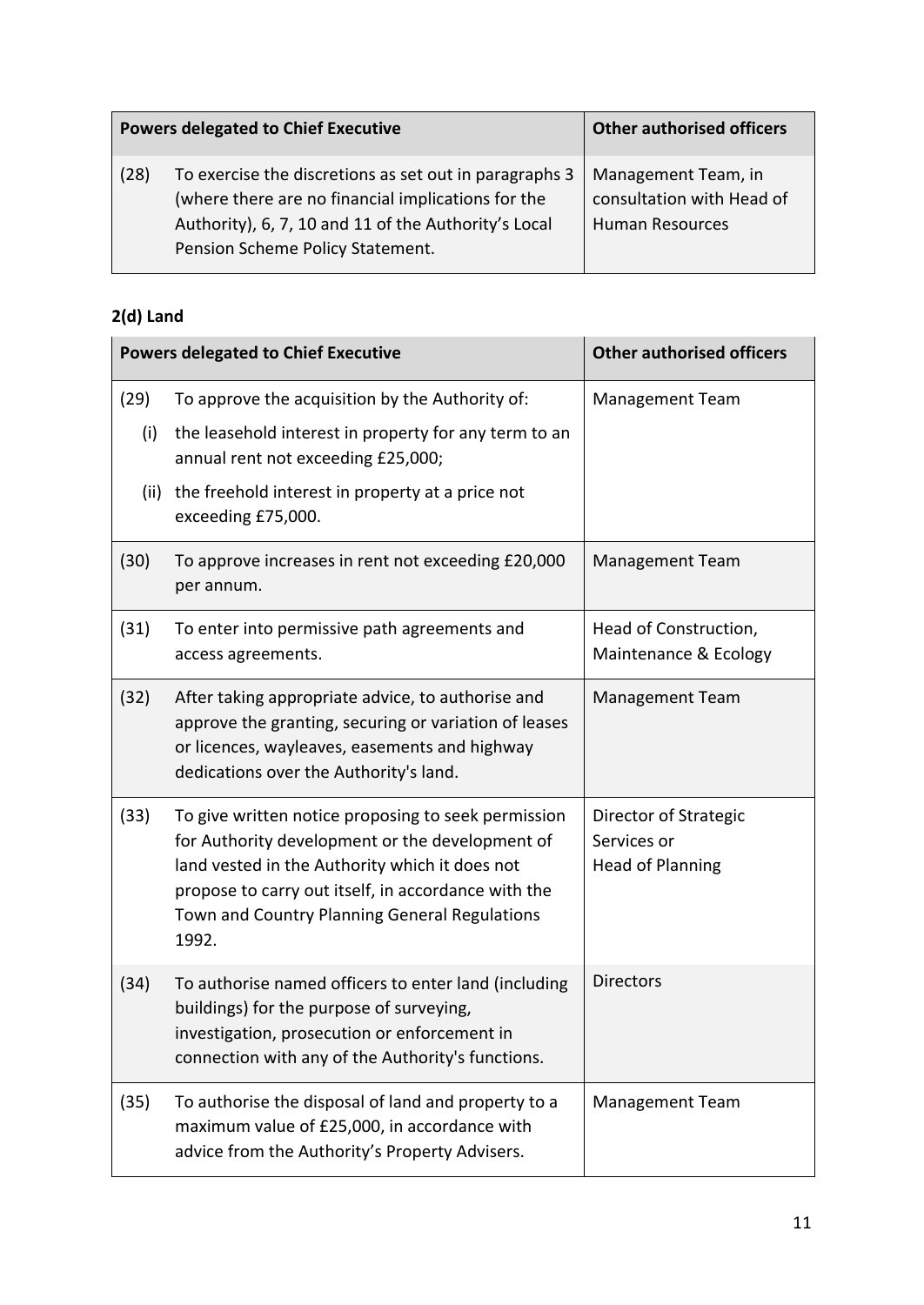| <b>Powers delegated to Chief Executive</b> |                                                                                                                                                                                               | <b>Other authorised officers</b> |
|--------------------------------------------|-----------------------------------------------------------------------------------------------------------------------------------------------------------------------------------------------|----------------------------------|
| (36)                                       | To authorise maintenance works on Authority<br>owned, leased or rented land up to a ceiling figure of<br>£10,000 or within any budget provision made for<br>such works (whichever is higher). | <b>Directors</b>                 |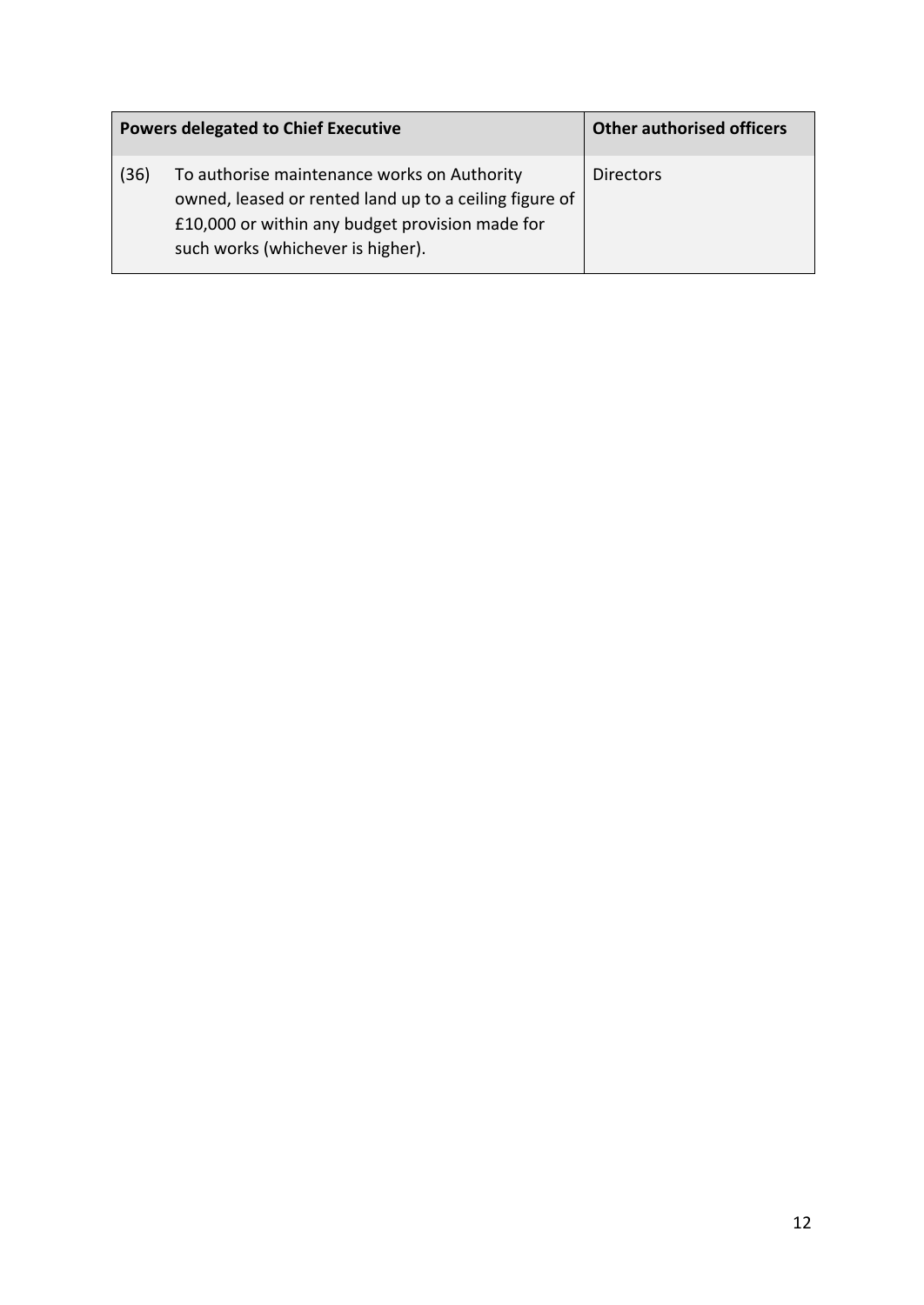#### **2(e) Planning and heritage**

-

Note: Where reference is made to 'Planning Team', it includes the following roles: Planning Policy Officer, Senior Planning Officer, Planning Officer, Planning Assistant, Historic Environment Manager, Planning Officer (Heritage), Planning Officer (Compliance and Implementation), and Planning administration team.

| <b>Powers delegated to Chief Executive</b> |                                                                                                                                                                                                                                          | <b>Other authorised officers</b>                                                       |
|--------------------------------------------|------------------------------------------------------------------------------------------------------------------------------------------------------------------------------------------------------------------------------------------|----------------------------------------------------------------------------------------|
| (37)                                       | All planning applications <sup>2</sup> are considered to fall<br>within the delegation scheme and will be<br>determined by officers, unless:                                                                                             | Director of Strategic<br>Services or<br>Head of Planning or<br>Senior Planning Officer |
| (i)                                        | it is for a major development as defined in the Town<br>and Country Planning (Development Management<br>Procedure) (England) Order 2015;                                                                                                 |                                                                                        |
| (ii)                                       | the application represents a departure from the<br>development plan policies, including the Broads<br>Local Plan and any relevant policy adopted by the<br>Authority, and it is proposed to grant planning<br>permission;                |                                                                                        |
|                                            | (iii) objections are received from any statutory consultee<br>(excluding parish councils) in respect of any<br>proposed development within the 21-day period for<br>consultation, and it is proposed to grant planning<br>permission;    |                                                                                        |
|                                            | (iv) representations are received in writing from parish<br>councils in respect of any proposed development<br>within the 21-day period for consultation where<br>these raise material planning considerations of<br>significant weight; |                                                                                        |
| (v)                                        | representations are received in writing from other<br>persons in respect of any proposed development<br>within the 21-day period for consultation where<br>these raise material planning considerations of<br>significant weight;        |                                                                                        |
| (vi)                                       | any member of the Authority requests, within 21<br>days of receipt of the schedule of planning                                                                                                                                           |                                                                                        |

 $2$  The applications and notification shall include planning permission, approval of reserved matters, advertisement consent, listed building consent, conservation area consent submitted under the Town and Country Planning (General Permitted Development) Order 1995 and consent under the Hazardous Substances regulations. ©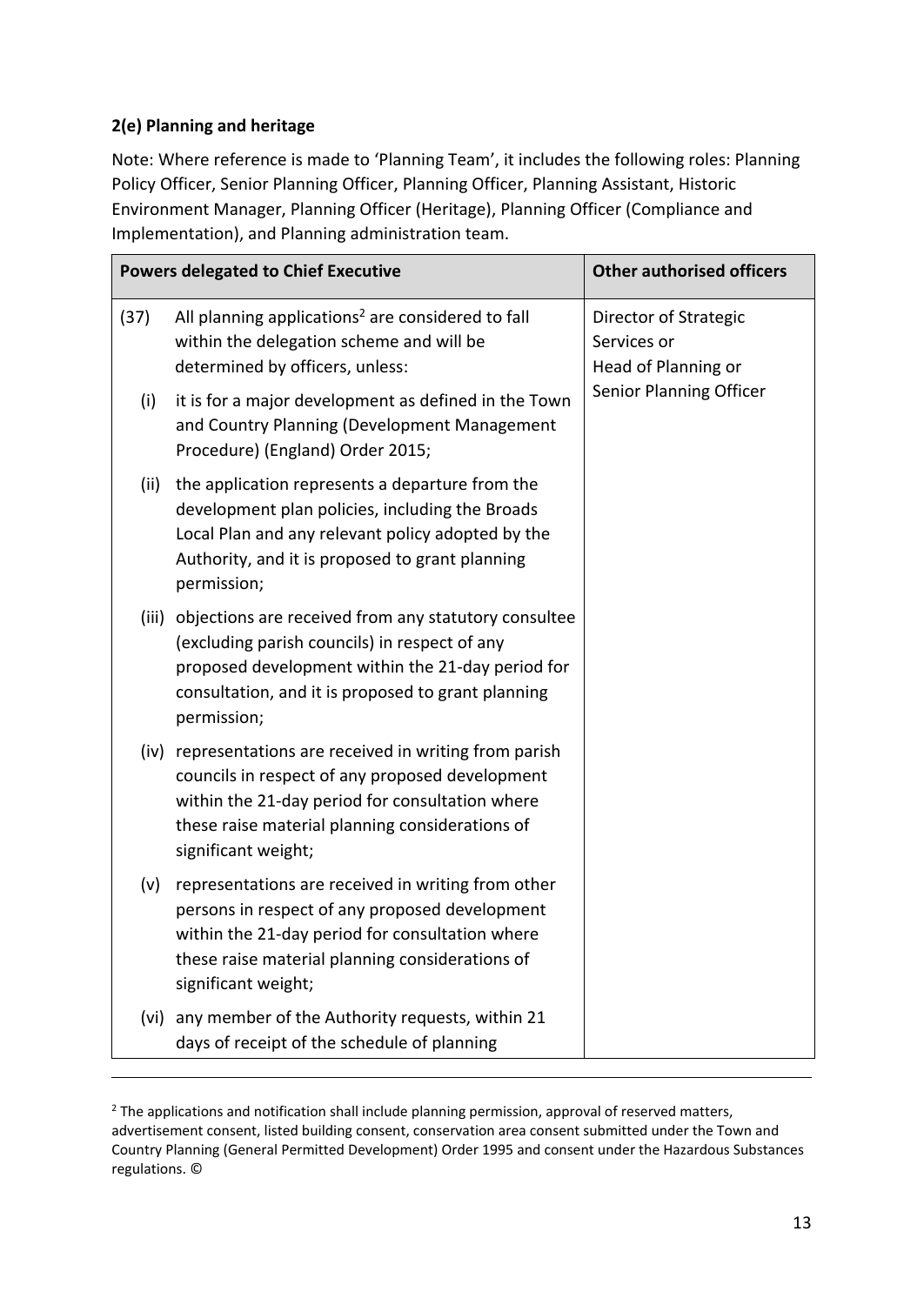|      | <b>Powers delegated to Chief Executive</b>                                                                                                                                                                                                                                             | <b>Other authorised officers</b>                              |
|------|----------------------------------------------------------------------------------------------------------------------------------------------------------------------------------------------------------------------------------------------------------------------------------------|---------------------------------------------------------------|
|      | applications, that the application is placed before<br>the Planning Committee for a decision, and provides<br>appropriate planning reasons in writing;                                                                                                                                 |                                                               |
|      | (vii) the Ward member of the relevant District Council<br>requests, within 21 days of receipt of the schedule<br>of planning applications, that the application is<br>placed before the Planning Committee for a<br>decision, and provides appropriate planning reasons<br>in writing; |                                                               |
|      | (viii) the Director of Strategic Services considers the<br>matter ought more appropriately to be referred to<br>the Planning Committee for a decision;                                                                                                                                 |                                                               |
|      | (ix) any Authority member (including co-opted members<br>of the Navigation Committee) or Authority officer is<br>involved in the application.                                                                                                                                          |                                                               |
| (38) | In respect of planning applications:                                                                                                                                                                                                                                                   | Director of Strategic                                         |
|      | (i) to sign and issue the formal decision notices on<br>planning matters that have been before the<br>Planning Committee or determined under delegated<br>powers;                                                                                                                      | Services or<br>Head of Planning or<br>Senior Planning Officer |
| (ii) | to impose detailed conditions on planning<br>permissions granted by the Authority (including<br>deemed permissions);                                                                                                                                                                   |                                                               |
|      | (iii) to determine the appropriate grounds where<br>permission is either refused or approved;                                                                                                                                                                                          |                                                               |
|      | (iv) to refuse a planning application, if within six months<br>of any decision to enter into a Section 106<br>Agreement by Committee that Agreement has not<br>been signed;                                                                                                            |                                                               |
| (v)  | to settle the terms of Section 106 Agreements<br>required in connection with planning applications,<br>including amendments to existing Section 106<br>agreements.                                                                                                                     |                                                               |
| (39) | To approve details submitted in accordance with a<br>condition of a planning consent.                                                                                                                                                                                                  | Director of Strategic<br>Services or<br>Head of Planning or   |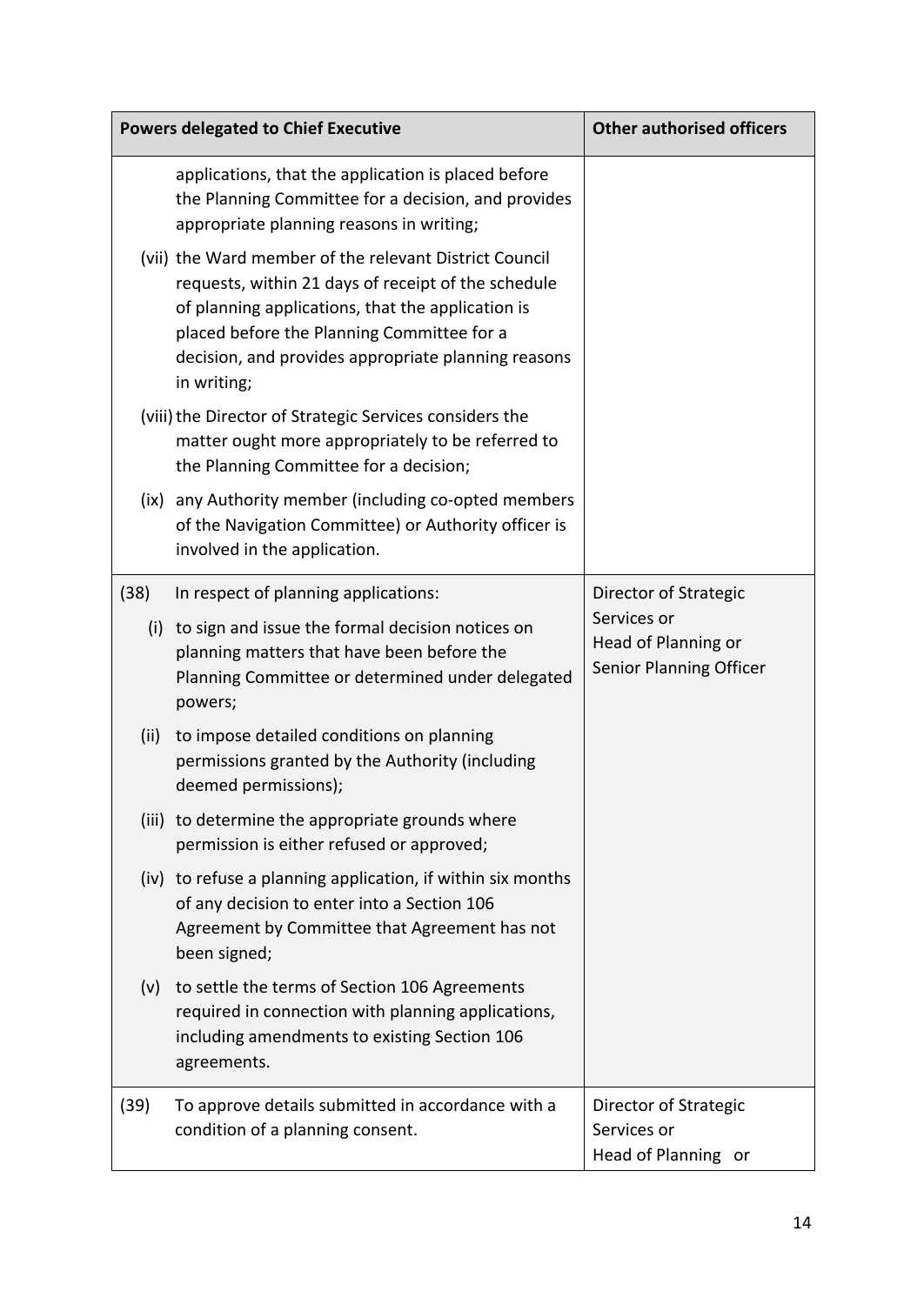|             | <b>Powers delegated to Chief Executive</b>                                                                                                                                                               | <b>Other authorised officers</b>                                                                                         |
|-------------|----------------------------------------------------------------------------------------------------------------------------------------------------------------------------------------------------------|--------------------------------------------------------------------------------------------------------------------------|
|             |                                                                                                                                                                                                          | Senior Planning Officer                                                                                                  |
| (40)        | To determine reasons for decisions.                                                                                                                                                                      | Director of Strategic<br>Services or<br>Head of Planning or<br>Senior Planning Officer                                   |
| (41)        | To formally discharge planning conditions upon<br>compliance.                                                                                                                                            | Director of Strategic<br>Services or<br>Head of Planning or<br>Senior Planning Officer                                   |
| (42)<br>(i) | In respect of non-material amendments to planning<br>applications:<br>to define in individual cases what constitutes a non-                                                                              | In respect of (i), Head of<br>Planning or member of<br><b>Planning Team</b>                                              |
|             | material amendment; and<br>(ii) to determine applications for non-material<br>amendments except in cases that fall within<br>paragraph 37 (ix) of this scheme.                                           | In respect of (ii), Director of<br><b>Strategic Services or</b><br>Head of Planning or Senior<br><b>Planning Officer</b> |
| (43)        | In respect of Prior Approval applications, to exercise<br>the power available to the Authority with regard to<br>the siting, design and external appearance and all<br>other matters.                    | Director of Strategic<br>Services or<br>Head of Planning or<br>Senior Planning Officer                                   |
| (44)        | To determine which planning applications should be<br>referred to the Navigation Committee for<br>consultation, in accordance with Section 9 (6) (a) (iv)<br>of the Norfolk and Suffolk Broads Act 1988. | Director of Strategic<br>Services or<br>Head of Planning or<br>Senior Planning Officer                                   |
| (45)        | In respect of applications for a Lawful Development<br>Certificate (Existing or Proposed):                                                                                                               | Director of Strategic<br>Services or                                                                                     |
|             | (i) to consider and determine the application on the<br>facts presented, subject to consultation with the<br>Authority's solicitor in complex cases or where the<br>evidence is not clear; and           | Head of Planning or<br>Senior Planning Officer                                                                           |
|             | (ii) to sign and issue the formal decision.                                                                                                                                                              |                                                                                                                          |
| (46)        | To serve Breach of Condition Notices, Planning<br>Contravention Notices, Section 330 Notices and<br>Section 215 Notices.                                                                                 | Director of Strategic<br>Services or<br>Head of Planning or                                                              |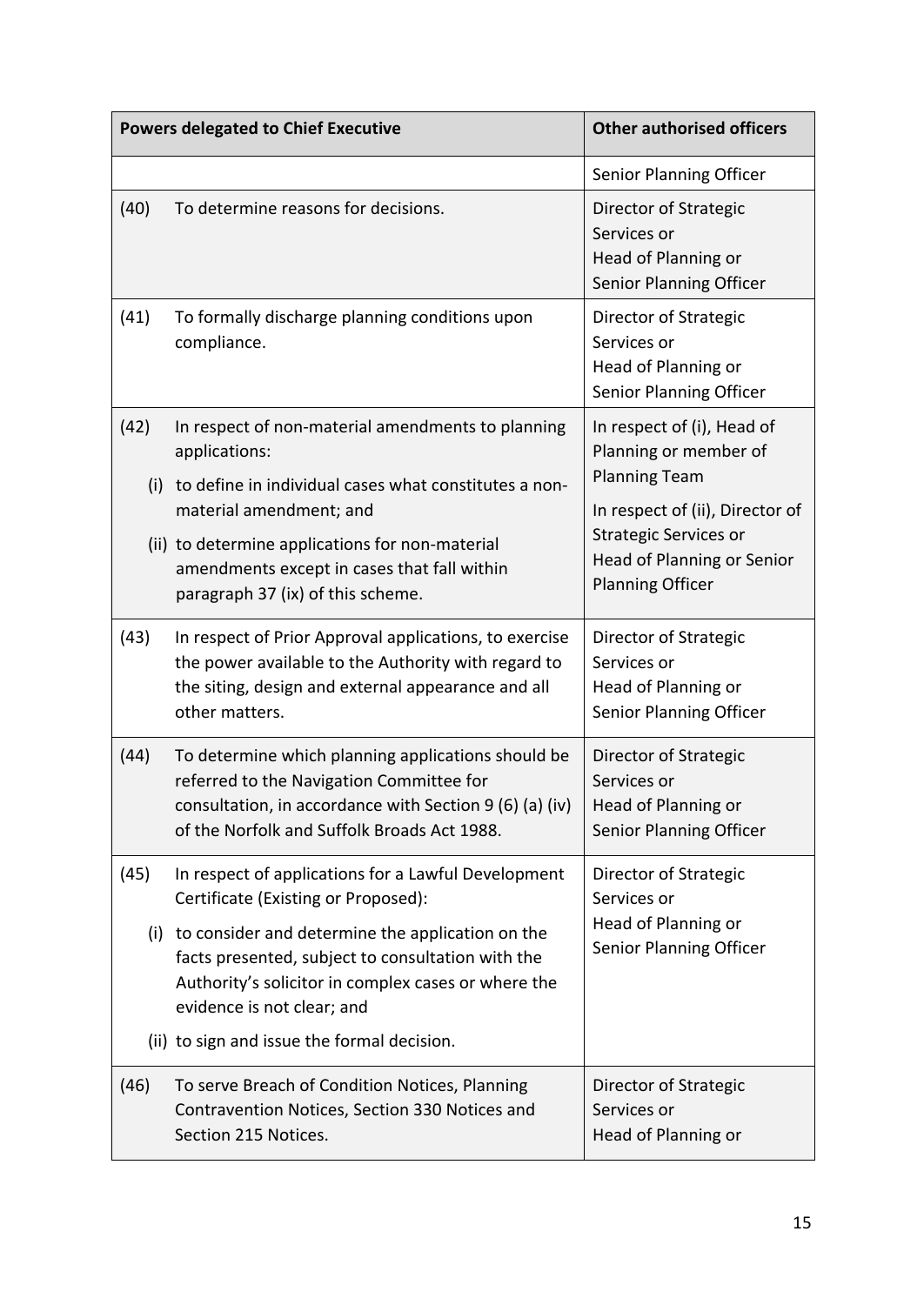|      | <b>Powers delegated to Chief Executive</b>                                                                                                                    | <b>Other authorised officers</b>                                             |
|------|---------------------------------------------------------------------------------------------------------------------------------------------------------------|------------------------------------------------------------------------------|
|      |                                                                                                                                                               | <b>Planning Officer</b><br>(Compliance and<br>Implementation)                |
| (47) | In cases of urgency and subject to consultation (if<br>possible) with the Chair, or in the absence of the<br>Chair the Vice-Chair, of the Planning Committee: | Director of Strategic<br>Services, or:<br>in respect of (i) and (ii),        |
| (i)  | to serve Building Preservation Notices;                                                                                                                       | <b>Historic Environment</b><br>Manager or Head of                            |
| (ii) | to issue Listed Building Enforcement Notices and<br><b>Conservation Area Enforcement Notices;</b>                                                             | Planning;<br>in respect of (iii) and (iv),                                   |
|      | (iii) to issue Enforcement Notices, Stop Notices and<br><b>Temporary Stop Notices;</b>                                                                        | <b>Head of Planning</b>                                                      |
|      | (iv) to take enforcement action in respect of<br>unauthorised advertisements.                                                                                 |                                                                              |
| (48) | In respect of Conservation Areas:                                                                                                                             | Director of Strategic                                                        |
|      | (i) to agree the scope of a Conservation Area<br>reappraisal (existing) or appraisal (new) with the<br>relevant District Council;                             | Services or<br>Head of Planning or<br><b>Historic Environment</b><br>Manager |
| (ii) | to undertake an assessment of an existing<br>Conservation Area and prepare a draft reappraisal<br>for consultation; and                                       |                                                                              |
|      | (iii) to identify areas suitable for Conservation Area<br>designation and prepare a draft appraisal for<br>consultation.                                      |                                                                              |
| (49) | In respect of Tree Preservation Orders:                                                                                                                       | Director of Strategic                                                        |
| (i)  | to make and serve Tree Preservation Orders;                                                                                                                   | Services or<br>Head of Planning or<br><b>Historic Environment</b><br>Manager |
|      | (ii) to confirm Tree Preservation Orders where no<br>objection in writing to the provisional Order has<br>been received.                                      |                                                                              |
| (50) | To deal with applications to lop, top and fell trees in<br>Conservation Areas; and                                                                            | Director of Strategic<br>Services or                                         |
|      | To determine applications to lop, top or fell trees<br>within Tree Preservation Orders or Groups.                                                             | Head of Planning or<br><b>Historic Environment</b><br>Manager                |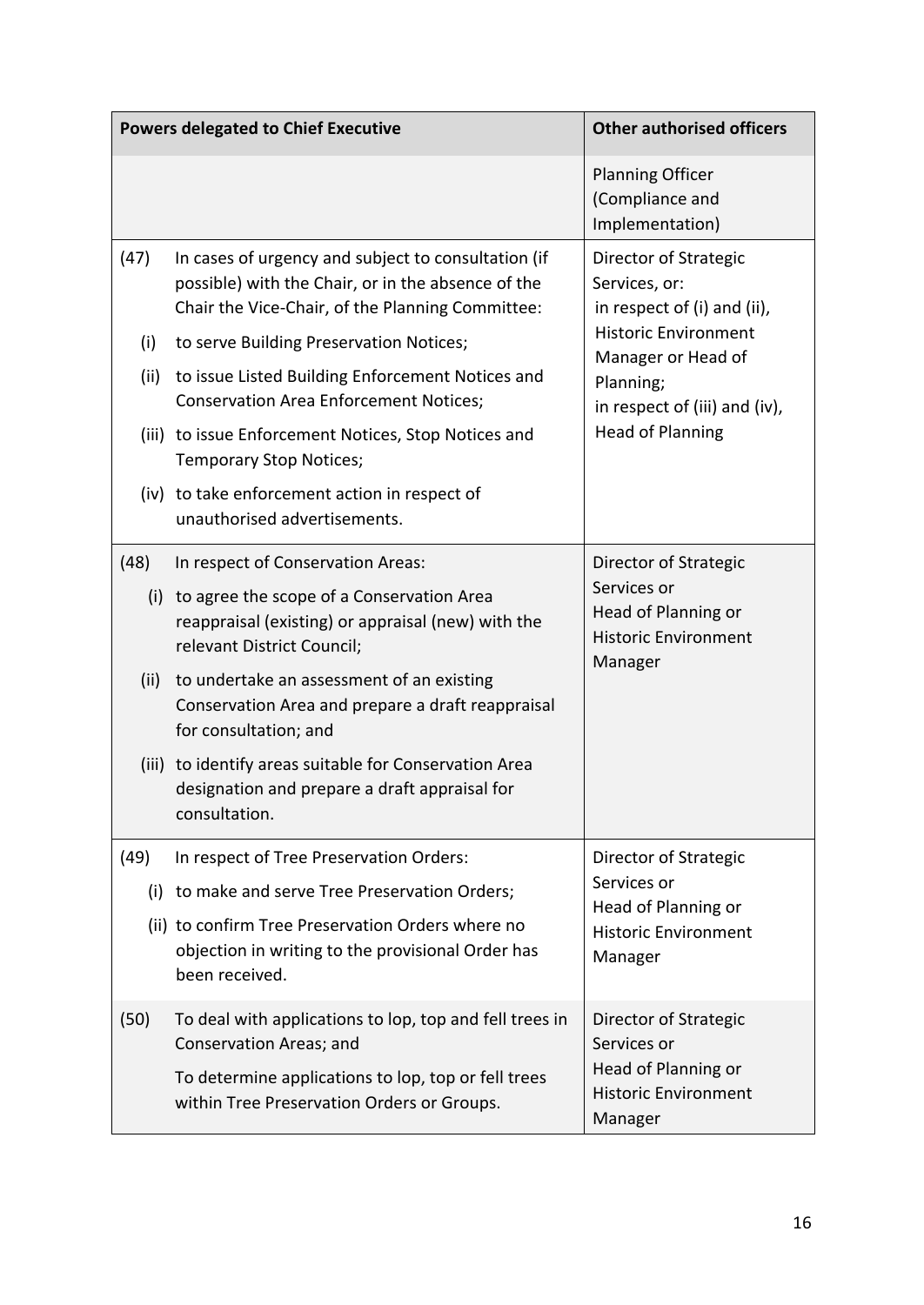|      | <b>Powers delegated to Chief Executive</b>                                                                                                                                                                                                                 | <b>Other authorised officers</b>                                                                                                    |
|------|------------------------------------------------------------------------------------------------------------------------------------------------------------------------------------------------------------------------------------------------------------|-------------------------------------------------------------------------------------------------------------------------------------|
| (51) | To implement the Hedgerow Regulations 1997 in<br>authorising rights of entry, administrative<br>consultation arrangements and the use of outside<br>assistance.                                                                                            | Director of Strategic<br>Services or<br>Head of Planning or<br><b>Historic Environment</b><br>Manager                               |
| (52) | To comment on non-controversial felling licence<br>applications and broadleaved woodland grant<br>schemes.                                                                                                                                                 | Director of Strategic<br>Services or<br>Head of Planning or<br><b>Historic Environment</b><br>Manager                               |
| (53) | To respond to consultations from the Forestry<br>Commission on applications for grants and Forestry<br>Grant Schemes in relation to areas up to 10<br>hectares.                                                                                            | Director of Strategic<br>Services or<br>Head of Planning or<br><b>Historic Environment</b><br>Manager                               |
| (54) | To give observations in respect of development by<br>other authorities, government departments and<br>statutory undertakers, subject to consideration by<br>the Planning Committee of those applications that<br>have serious implications for the Broads. | Director of Strategic<br>Services or<br>Head of Planning or<br>Senior Planning Officer or<br><b>Historic Environment</b><br>Manager |
| (55) | To submit observations on environmental issues and<br>to lodge holding objections in respect of applications<br>for Goods Vehicle Operators Licences.                                                                                                      | Director of Strategic<br>Services or<br><b>Historic Environment</b><br>Manager or<br><b>Head of Planning</b>                        |
| (56) | To reply to consultation on certified sites for<br>camping and caravanning and for caravan and tent<br>rally sites.                                                                                                                                        | Director of Strategic<br>Services or<br>Head of Planning or<br>member of Planning Team                                              |
| (57) | To determine whether an environmental impact<br>assessment is required, and to agree the scope of<br>any environmental statement under the<br>Environmental Impact Regulations 2017.                                                                       | Director of Strategic<br>Services or<br>Head of Planning or<br>Senior Planning Officer                                              |
| (58) | To determine whether applications are likely to have<br>a significant effect on a European Site, following<br>consultation with Natural England, under the terms                                                                                           | Director of Strategic<br>Services or Head of<br>Planning, in consultation                                                           |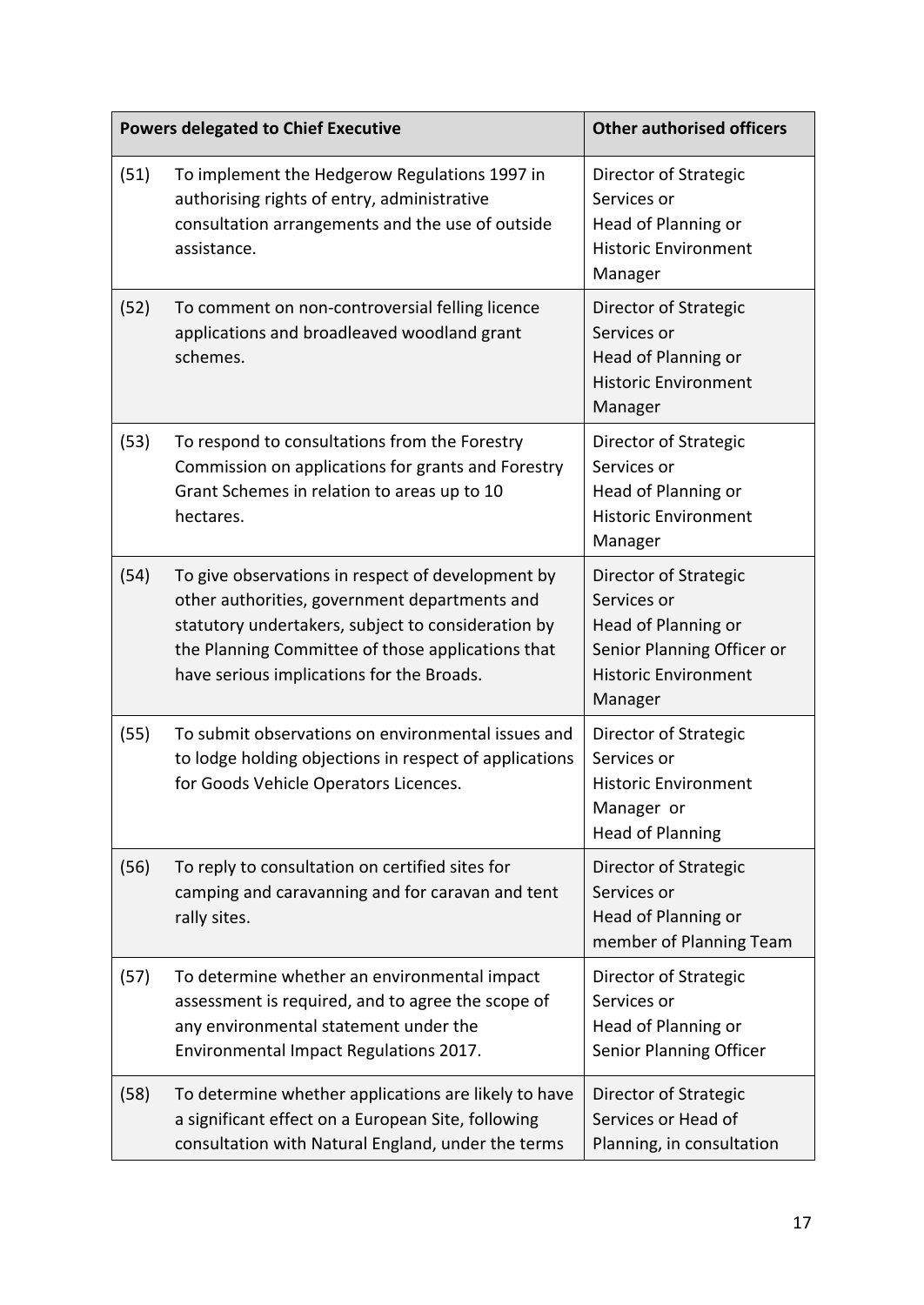| <b>Powers delegated to Chief Executive</b> |                                                                                                                                                                                                                                                                          | <b>Other authorised officers</b>                                                                                |
|--------------------------------------------|--------------------------------------------------------------------------------------------------------------------------------------------------------------------------------------------------------------------------------------------------------------------------|-----------------------------------------------------------------------------------------------------------------|
|                                            | of the Conservation (Natural Habitats Etc)<br>Regulations 1994.                                                                                                                                                                                                          | with Environment Policy<br>Adviser                                                                              |
| (59)                                       | To respond to consultations on planning applications<br>in respect of land outside the Authority's Executive<br>Area, subject to consideration by the Planning<br>Committee of those applications that have serious<br>implications for the Broads.                      | Director of Strategic<br>Services or<br>Head of Planning or<br>Senior Planning Officer                          |
| (60)                                       | In respect of applications that are located across the<br>boundary of the Authority's area and partly in the<br>area of the adjacent LPA:                                                                                                                                | Head of Planning or<br>member of Planning Team                                                                  |
| (i)                                        | to consider and decide whether the application<br>should be dealt with by one or both LPAs; and                                                                                                                                                                          |                                                                                                                 |
| (ii)                                       | to delegate to the adjacent LPA where appropriate;<br>or                                                                                                                                                                                                                 |                                                                                                                 |
|                                            | (iii) to determine the applications on behalf of both<br>LPAs.                                                                                                                                                                                                           |                                                                                                                 |
| (61)                                       | To fulfil the Authority's role as a Competent<br>Authority with regard to consideration of<br>development proposals affecting Special Protection<br>Areas and Special Areas of Conservation in the<br>Broads, including the determination of Appropriate<br>Assessments. | Director of Strategic<br>Services or Head of<br>Planning, in consultation<br>with Environment Policy<br>Adviser |
| (62)                                       | To make recommendations to Historic England on<br>buildings worthy of inclusion on the national list of<br>buildings of historical or special interest.                                                                                                                  | Director of Strategic<br>Services or<br>Head of Planning or<br><b>Historic Environment</b><br>Manager           |
| (63)                                       | To respond to consultations on planning policy<br>documents in respect of land outside the Authority's<br>Executive Area, subject to consideration by the<br>Planning Committee of those documents that have<br>serious implications for the Broads.                     | Director of Strategic<br>Services or<br>Head of Planning or<br><b>Planning Policy Officer</b>                   |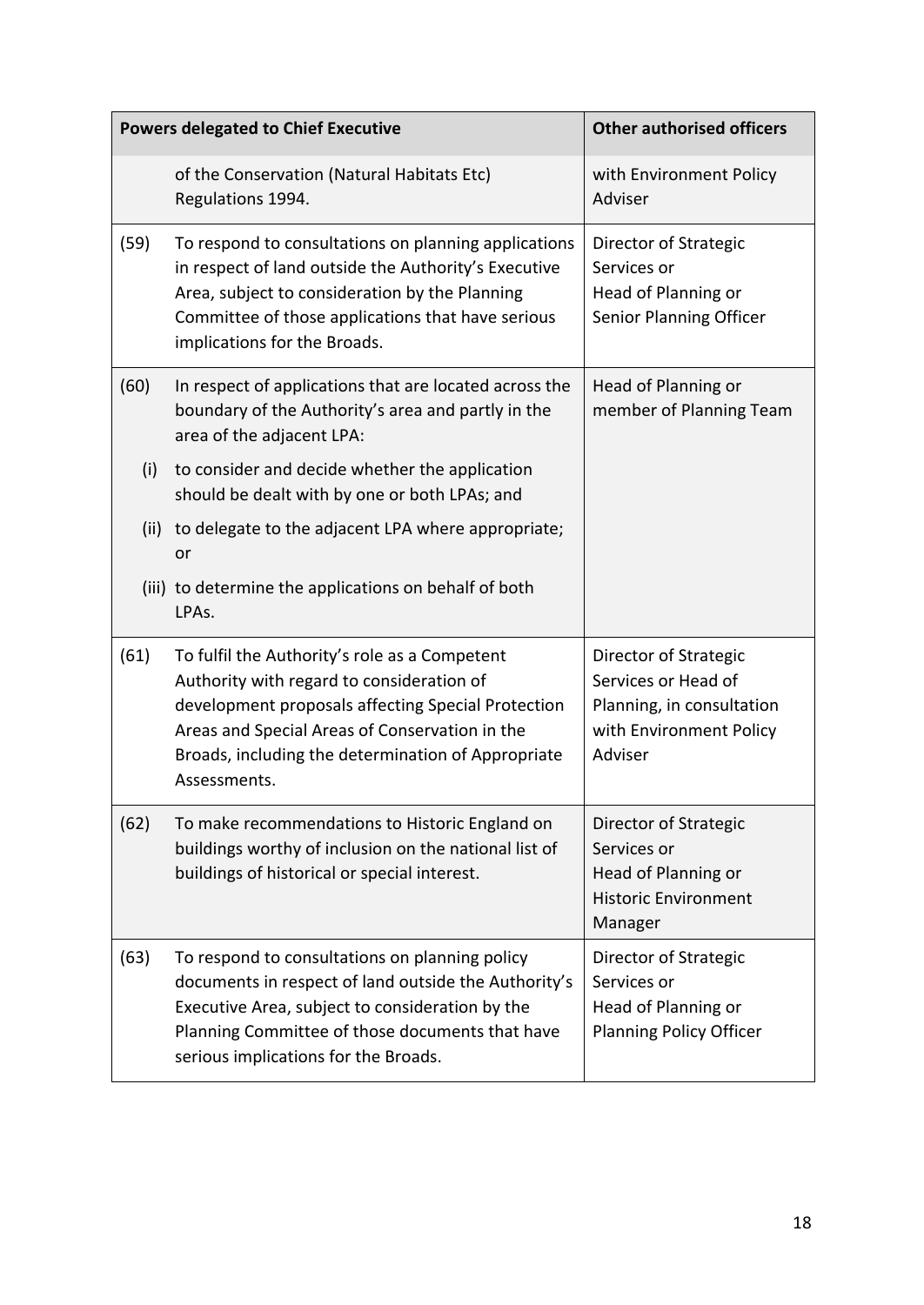## **2(f) Recreation and tourism**

|      | <b>Powers delegated to Chief Executive</b>                                                                                                                       | <b>Other authorised officers</b>                                                                                                                                  |
|------|------------------------------------------------------------------------------------------------------------------------------------------------------------------|-------------------------------------------------------------------------------------------------------------------------------------------------------------------|
| (64) | To exercise the powers and duties of the Authority<br>in accordance with the overall policy determined by<br>the Authority in relation to the following matters: | In respect of (i), Head of<br>Communications.<br>In respect of (ii), (iii), (iv),                                                                                 |
| (i)  | tourism, including interpretation, information and<br>associated visitor services;                                                                               | (vi), (vii) and (viii), Head of<br>Ranger Services.                                                                                                               |
| (ii) | common land;                                                                                                                                                     | In respect of $(v)$ , $(vi)$ and                                                                                                                                  |
|      | (iii) access to open country;                                                                                                                                    | (xi), Head of Construction,<br>Maintenance & Ecology                                                                                                              |
| (iv) | open spaces;                                                                                                                                                     | and Waterways &                                                                                                                                                   |
| (v)  | caravan, camping and picnic sites;                                                                                                                               | <b>Recreation Officer.</b>                                                                                                                                        |
|      | (vi) recreation provision and associated facilities,<br>including car parks and public toilets;                                                                  | In respect of $(x)$ , Education<br>Officer.                                                                                                                       |
|      | (vii) country parks;                                                                                                                                             |                                                                                                                                                                   |
|      | (viii) public paths (except where delegated to the<br>Planning Committee);                                                                                       |                                                                                                                                                                   |
|      | (ix) the provision of accommodation, meals,<br>refreshments, parking places and toilets;                                                                         |                                                                                                                                                                   |
| (x)  | environmental education;                                                                                                                                         |                                                                                                                                                                   |
|      | (xi) staithes.                                                                                                                                                   |                                                                                                                                                                   |
| (65) | To confirm orders creating, diverting, extinguishing<br>or downgrading public paths in respect of which<br>there is no unresolved objection.                     | For Orders not made under<br>the Town and Country<br>Planning Act, Head of<br>Construction, Maintenance<br>& Ecology or Waterways &<br><b>Recreation Officer.</b> |
|      |                                                                                                                                                                  | For Orders made under the<br>Town and Country Planning<br>Act only, Director of<br><b>Strategic Services or Head</b><br>of Planning.                              |
| (66) | To respond to consultations from other public<br>authorities on proposals to create, divert, extinguish<br>or downgrade public rights of way.                    | Head of Construction,<br>Maintenance & Ecology<br>and Waterways &<br><b>Recreation Officer.</b>                                                                   |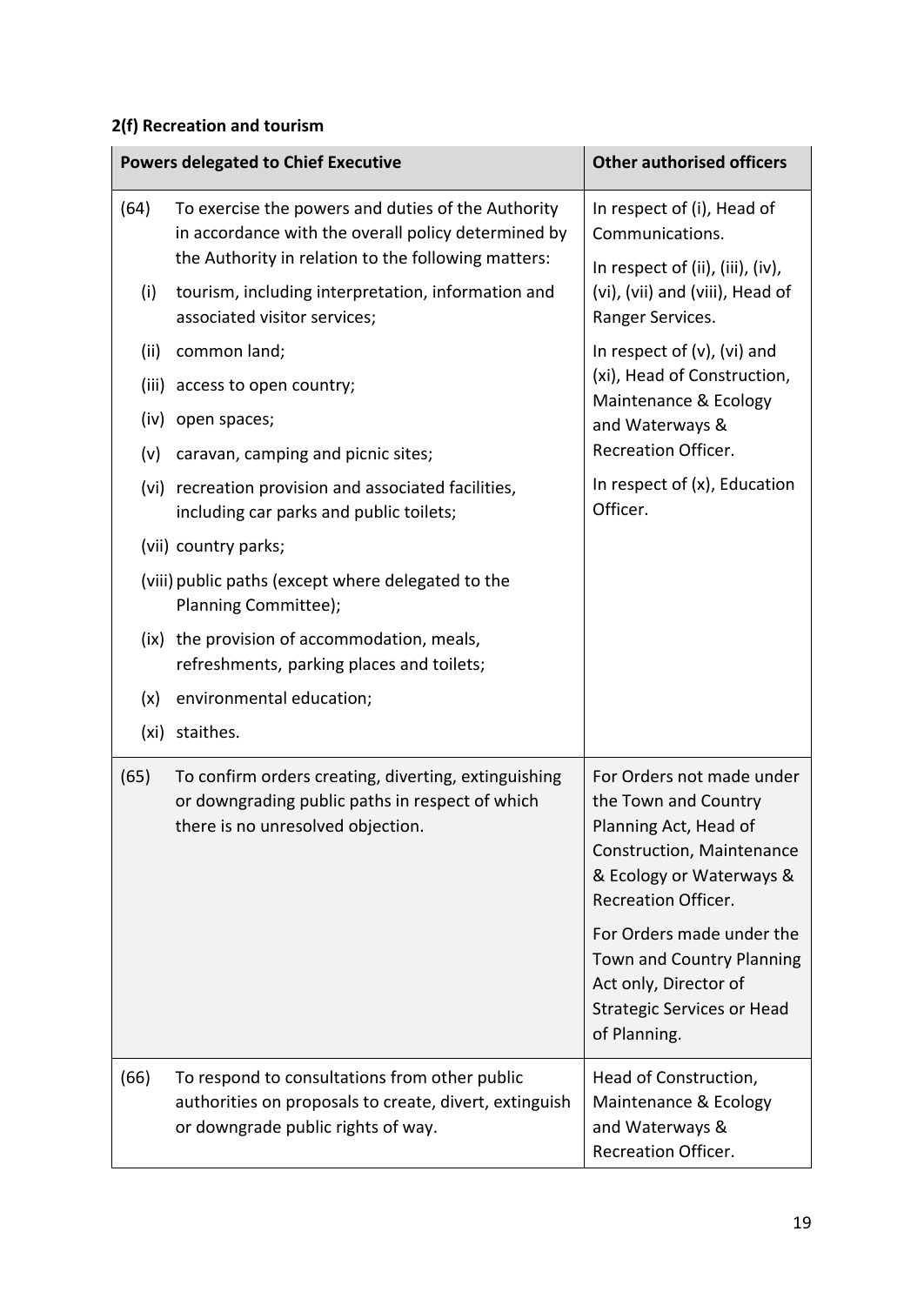### **2(g) Conservation**

|      | <b>Powers delegated to Chief Executive</b>                                                                                                                                                                                  | <b>Other authorised officers</b>                                                                                 |
|------|-----------------------------------------------------------------------------------------------------------------------------------------------------------------------------------------------------------------------------|------------------------------------------------------------------------------------------------------------------|
| (67) | To exercise the powers and duties of the Authority<br>in accordance with the overall policies determined<br>by the Authority in relation to the following matters:                                                          | In respect of $(i)$ , $(ii)$ , $(iii)$ , $(iv)$ ,<br>(v), (vi), (vii) and (viii),<br>Environment Policy Adviser. |
| (i)  | responding to notifications of operations within the<br>Broads under Section 5(2) of the Norfolk and Suffolk<br>Broads Act 1988;                                                                                            | In respect of (v), Head of<br>Construction, Maintenance<br>& Ecology and Waterways                               |
| (ii) | nature reserves;                                                                                                                                                                                                            | & Recreation Officer.                                                                                            |
|      | (iii) land drainage (including the preparation and review<br>of a code of practice for drainage works);                                                                                                                     | In respect of (vii),<br>Environment & Design<br>Supervisor.                                                      |
|      | (iv) water quality;                                                                                                                                                                                                         |                                                                                                                  |
| (v)  | responding to consultations on proposals to<br>discharge trade and sewage effluent;                                                                                                                                         |                                                                                                                  |
|      | (vi) responding to notifications on the making of farm<br>capital grants;                                                                                                                                                   |                                                                                                                  |
|      | (vii) nature conservation (except where other provision<br>is made in this scheme), including woodland and fen<br>management, grazing marshes, research, site<br>management and grant aid for conservation<br>purposes; and |                                                                                                                  |
|      | (viii) the designation of areas of natural beauty under<br>Section 4 of the Norfolk and Suffolk Broads Act<br>1988.                                                                                                         |                                                                                                                  |
| (68) | To respond to consultations under Section 36 of the<br>Control of Pollution Act 1974.                                                                                                                                       | Head of Construction,<br>Maintenance & Ecology or<br>Environment Policy Adviser.                                 |
| (69) | To enter into management agreements under<br>Section 39 of the Wildlife and Countryside Act 1981<br>up to £20,000 for the duration of the lease<br>agreement, limited to a period of 25 years.                              | <b>Environment Policy Adviser</b><br>or Environment & Design<br>Supervisor                                       |
| (70) | To make holding objections to the making of farm<br>capital grants.                                                                                                                                                         | <b>Environment Policy Adviser</b>                                                                                |
| (71) | To make representations to the Environment Agency<br>following notification of applications for significant                                                                                                                 | Director of Operations or<br>Head of Construction,<br>Maintenance & Ecology or                                   |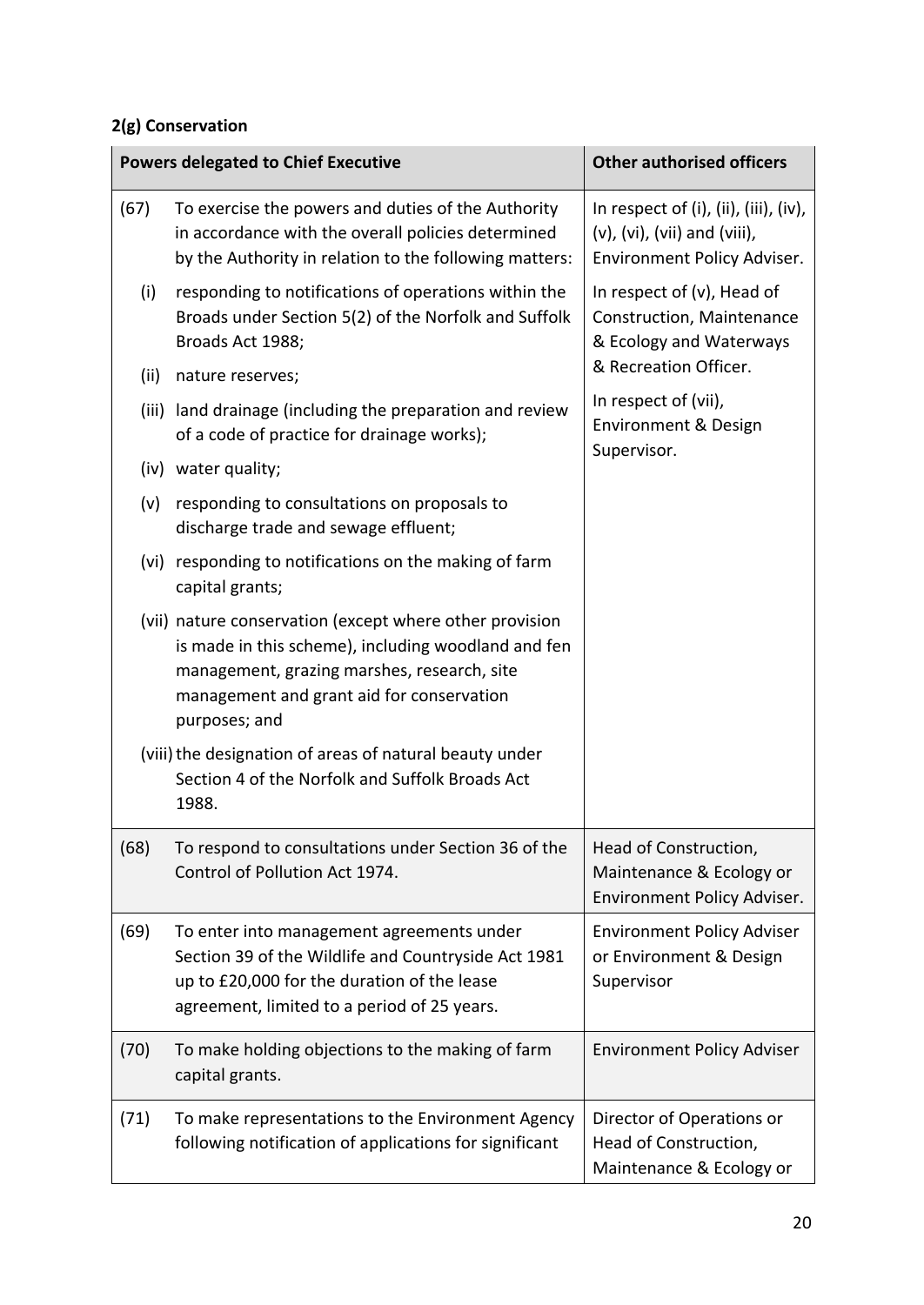|      | <b>Powers delegated to Chief Executive</b>                                                                                                                                                                                                                                            | <b>Other authorised officers</b>                                                       |
|------|---------------------------------------------------------------------------------------------------------------------------------------------------------------------------------------------------------------------------------------------------------------------------------------|----------------------------------------------------------------------------------------|
|      | discharges under Section 36 of the Control of<br>Pollution Act 1974.                                                                                                                                                                                                                  | <b>Environment Policy Adviser</b>                                                      |
| (72) | To make written representation on applications<br>received under the Water Resources (Licences)<br>(Amendment) Regulations 1989.                                                                                                                                                      | Head of Construction,<br>Maintenance & Ecology or<br><b>Environment Policy Adviser</b> |
| (73) | To fulfil the Authority's role as a Competent<br>Authority with regard to consideration of proposed<br>works affecting Special Protection Areas, Special<br>Areas of Conservation and stipulated species in the<br>Broads, including the determination of Appropriate<br>Assessments. | <b>Environment Policy Adviser</b><br>or Ecology & Design<br>Supervisor                 |

### **2(h) Navigation**

| <b>Powers delegated to Chief Executive</b> |                                                                                                                                                                                                                                                                                                                       | <b>Other authorised officers</b>                                                                                                                                                               |
|--------------------------------------------|-----------------------------------------------------------------------------------------------------------------------------------------------------------------------------------------------------------------------------------------------------------------------------------------------------------------------|------------------------------------------------------------------------------------------------------------------------------------------------------------------------------------------------|
| (74)                                       | In respect of the Norfolk and Suffolk Broads Act<br>1988 (as amended): To exercise the following<br>powers and duties of the Authority, in accordance<br>with the overall policy determined by the Authority<br>in relation to such matters and, where appropriate,<br>in consultation with the Navigation Committee: | In respect of $(i)$ , $(ii)$ and $(iv)$ ,<br>Director of Operations or<br>Head of Construction,<br>Maintenance & Ecology<br>In respect of (iii), (viii), (x),<br>(xii) and (xiii), Director of |
| (i)                                        | the maintenance and improvement of the<br>navigation area;                                                                                                                                                                                                                                                            | Operations or Head of<br>Ranger Services.                                                                                                                                                      |
| (ii)                                       | the provision of moorings and other navigational<br>facilities;                                                                                                                                                                                                                                                       | In respect of $(v)$ , $(ix)$ and<br>(xi), Director of Operations,                                                                                                                              |
|                                            | (iii) the closure of waterways (other than for nature<br>conservation purposes);                                                                                                                                                                                                                                      | Head of Construction,<br>Maintenance & Ecology or<br>Rivers Engineer.<br>In respect of (vi), Director of<br>Operations, Head of<br>Construction, Maintenance                                   |
| (iv)                                       | the repair of landing places, embankments, private<br>moorings and other similar structures.                                                                                                                                                                                                                          |                                                                                                                                                                                                |
| (v)                                        | To determine works licences.                                                                                                                                                                                                                                                                                          |                                                                                                                                                                                                |
|                                            | (vi) To seek modifications to plans submitted with<br>applications for works licences.                                                                                                                                                                                                                                | & Ecology, Head of Ranger<br>Services or Rivers Engineer.                                                                                                                                      |
|                                            | (vii) To enforce works licences.<br>(viii) To remove obstructions from waterways.                                                                                                                                                                                                                                     | In respect of (vii), Director<br>of Operations, Head of                                                                                                                                        |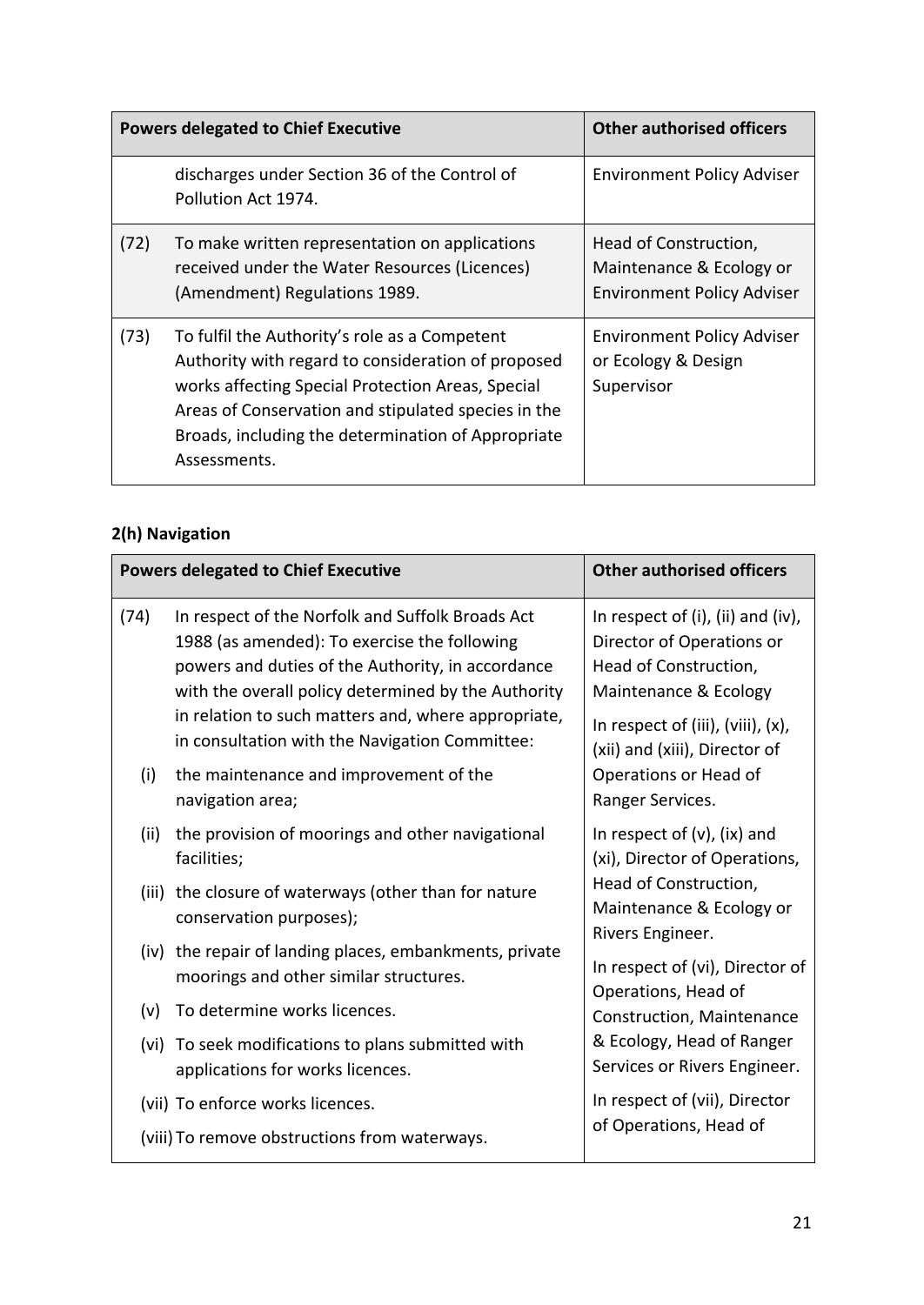| <b>Powers delegated to Chief Executive</b> |                                                                                                                                                                                                                                                                                                                                                                                                                                                                      |                                                                                                                                                                  | <b>Other authorised officers</b>                            |
|--------------------------------------------|----------------------------------------------------------------------------------------------------------------------------------------------------------------------------------------------------------------------------------------------------------------------------------------------------------------------------------------------------------------------------------------------------------------------------------------------------------------------|------------------------------------------------------------------------------------------------------------------------------------------------------------------|-------------------------------------------------------------|
|                                            |                                                                                                                                                                                                                                                                                                                                                                                                                                                                      | (ix) To dispose of dredgings.                                                                                                                                    | Ranger Services or Rivers                                   |
| (x)                                        | 9.                                                                                                                                                                                                                                                                                                                                                                                                                                                                   | To authorise named officers to require owners of<br>craft to give information of the person in charge of<br>their craft at any time, under Schedule 5, paragraph | Engineer.                                                   |
|                                            | (xi) To serve Notices under paragraphs 11 and 12 of<br>Schedule 5 (which relate to the repair of landing<br>places, etc and the removal of wrecks, etc) and to<br>enforce such Notices. In the case of the removal of<br>wrecks, this is subject to such vessels being raised<br>and removed to a place of safety allowing an owner<br>to be given prior notice to destruction, unless it had<br>to be destroyed in situ as a result of its size and/or<br>position. |                                                                                                                                                                  |                                                             |
|                                            |                                                                                                                                                                                                                                                                                                                                                                                                                                                                      | (xii) To mitigate oil pollution either as the harbour<br>authority or if necessary as an agent for the<br>Environment Agency.                                    |                                                             |
|                                            | (xiii) To discount cargo tolls.                                                                                                                                                                                                                                                                                                                                                                                                                                      |                                                                                                                                                                  |                                                             |
| (75)                                       |                                                                                                                                                                                                                                                                                                                                                                                                                                                                      | In respect of the Speed Limit Byelaws 1992, to<br>approve registration marks for vessels.                                                                        | <b>Collector of Tolls</b>                                   |
| (76)                                       |                                                                                                                                                                                                                                                                                                                                                                                                                                                                      | In respect of the Navigation Byelaws 1995:                                                                                                                       | Director of Operations or<br><b>Head of Ranger Services</b> |
|                                            |                                                                                                                                                                                                                                                                                                                                                                                                                                                                      | (i) giving consent or approval to the following activities<br>and imposing conditions on those consents or<br>approvals:                                         |                                                             |
|                                            | a.                                                                                                                                                                                                                                                                                                                                                                                                                                                                   | towing;                                                                                                                                                          |                                                             |
|                                            | b.                                                                                                                                                                                                                                                                                                                                                                                                                                                                   | the use of blue lights and light signals;                                                                                                                        |                                                             |
|                                            | c.                                                                                                                                                                                                                                                                                                                                                                                                                                                                   | stern on or bow on mooring, approving places<br>for such mooring and designating times when<br>this is permitted;                                                |                                                             |
|                                            | d.                                                                                                                                                                                                                                                                                                                                                                                                                                                                   | the mooring of vessels otherwise than<br>broadside to a bank;                                                                                                    |                                                             |
|                                            | e.                                                                                                                                                                                                                                                                                                                                                                                                                                                                   | anchoring in a channel;                                                                                                                                          |                                                             |
|                                            | f.                                                                                                                                                                                                                                                                                                                                                                                                                                                                   | the turning of vessels;                                                                                                                                          |                                                             |
|                                            | g.                                                                                                                                                                                                                                                                                                                                                                                                                                                                   | pyrotechnics;                                                                                                                                                    |                                                             |
|                                            | h.                                                                                                                                                                                                                                                                                                                                                                                                                                                                   | use of firearms;                                                                                                                                                 |                                                             |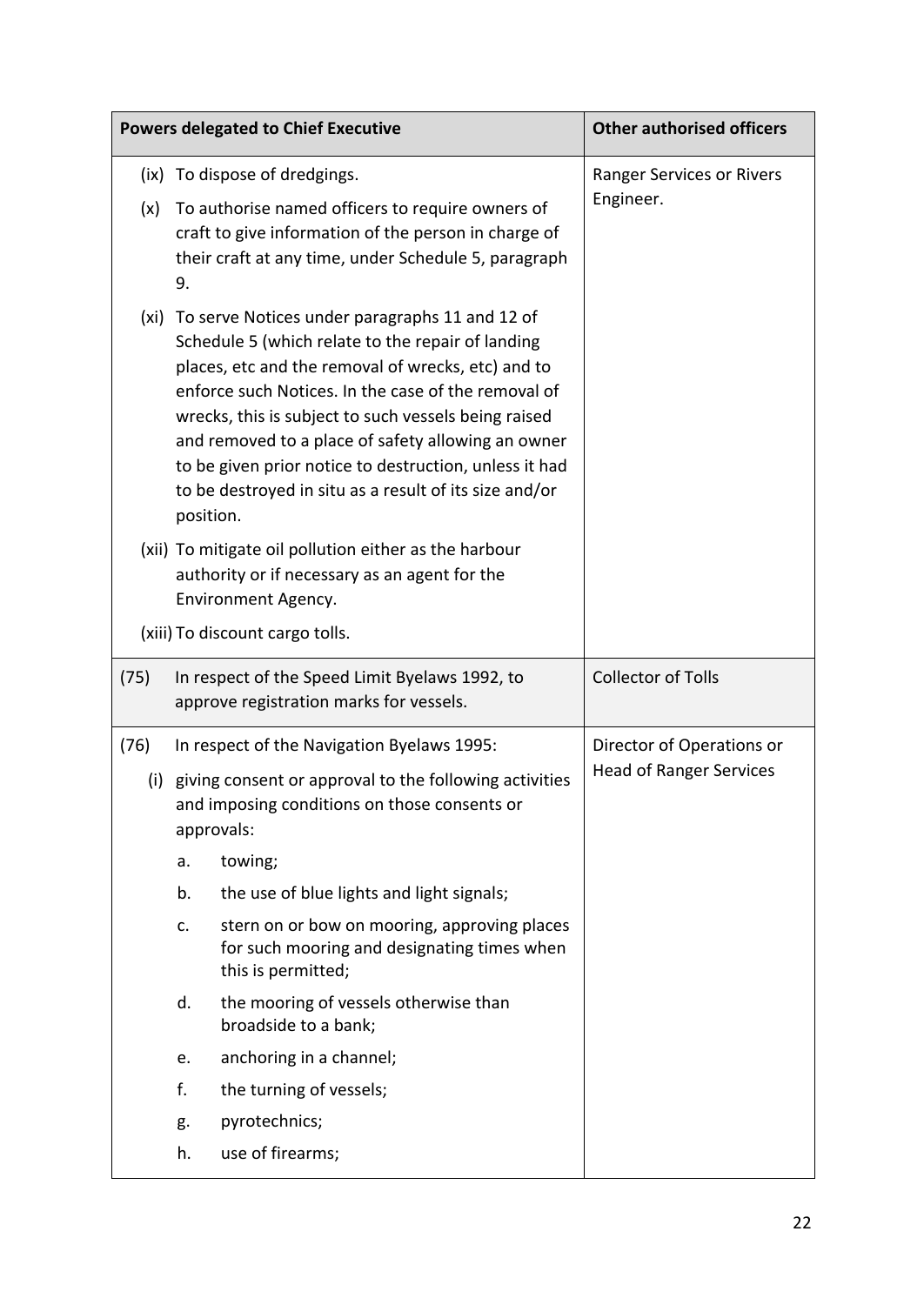|       | <b>Powers delegated to Chief Executive</b>                                                                                                                                         | <b>Other authorised officers</b>                                                                        |  |
|-------|------------------------------------------------------------------------------------------------------------------------------------------------------------------------------------|---------------------------------------------------------------------------------------------------------|--|
|       | i.<br>fun events;                                                                                                                                                                  |                                                                                                         |  |
| (ii)  | restricting mooring at specific places;                                                                                                                                            |                                                                                                         |  |
|       | (iii) prohibiting vessels to be moored abreast at specific<br>locations, imposing conditions in respect of multiple<br>mooring and permitting exceptions to these<br>restrictions; |                                                                                                         |  |
|       | (iv) securing the removal of obstructions;                                                                                                                                         |                                                                                                         |  |
| (v)   | authorising officers to authorise passage through<br>Carrow Bridge;                                                                                                                |                                                                                                         |  |
|       | (vi) giving directions in respect of precautions to be<br>taken when loading and unloading vessels;                                                                                |                                                                                                         |  |
|       | (vii) appointing assistants to the Navigation Officer.                                                                                                                             |                                                                                                         |  |
| (77)  | In respect of the Vessel Registration Byelaws 1997:                                                                                                                                | Head of Ranger Services or                                                                              |  |
|       | (i) to request copies of registration certificates;                                                                                                                                | Collector of Tolls.                                                                                     |  |
|       | (ii) to charge a fee for replacing certificates;                                                                                                                                   |                                                                                                         |  |
|       | (iii) to determine position of toll receipt on vessels;                                                                                                                            |                                                                                                         |  |
|       | (iv) to prescribe the form of a toll application and<br>specifying the details to be included in it;                                                                               |                                                                                                         |  |
|       | (v) to designate areas which private watercraft can use<br>and prescribing the conditions for such use.                                                                            |                                                                                                         |  |
| (78)  | In respect of the Broads Authority Act 2009:                                                                                                                                       | In respect of (iv), (vi),<br>(viii)(c) and (xi), Director of<br>Operations, Head of Ranger              |  |
| (i)   | enforcing directions relating to the loading and<br>unloading of vessels (section 10);                                                                                             |                                                                                                         |  |
| (ii)  | exercising the powers and duties relating to the<br>registration and licensing of vessels (section 11);                                                                            | Services and Head of Safety<br>Management.<br>In respect of $(ix)$ and $(x)$ ,<br>Head of Construction, |  |
| (iii) | designating authorised officers for the purpose of:                                                                                                                                |                                                                                                         |  |
|       | entering and inspecting vessels and exercising<br>a.                                                                                                                               | Maintenance & Ecology.                                                                                  |  |
|       | related powers (section 17);                                                                                                                                                       | In respect of (ii), (viii)(c) and                                                                       |  |
|       | exercising powers relating to unsafe vessels<br>b.<br>(section 19);                                                                                                                | (xi), Collector of Tolls.                                                                               |  |
| (iv)  | determining whether a vessel is unsafe (section 18).<br>(In this respect, it is intended that the authorised                                                                       |                                                                                                         |  |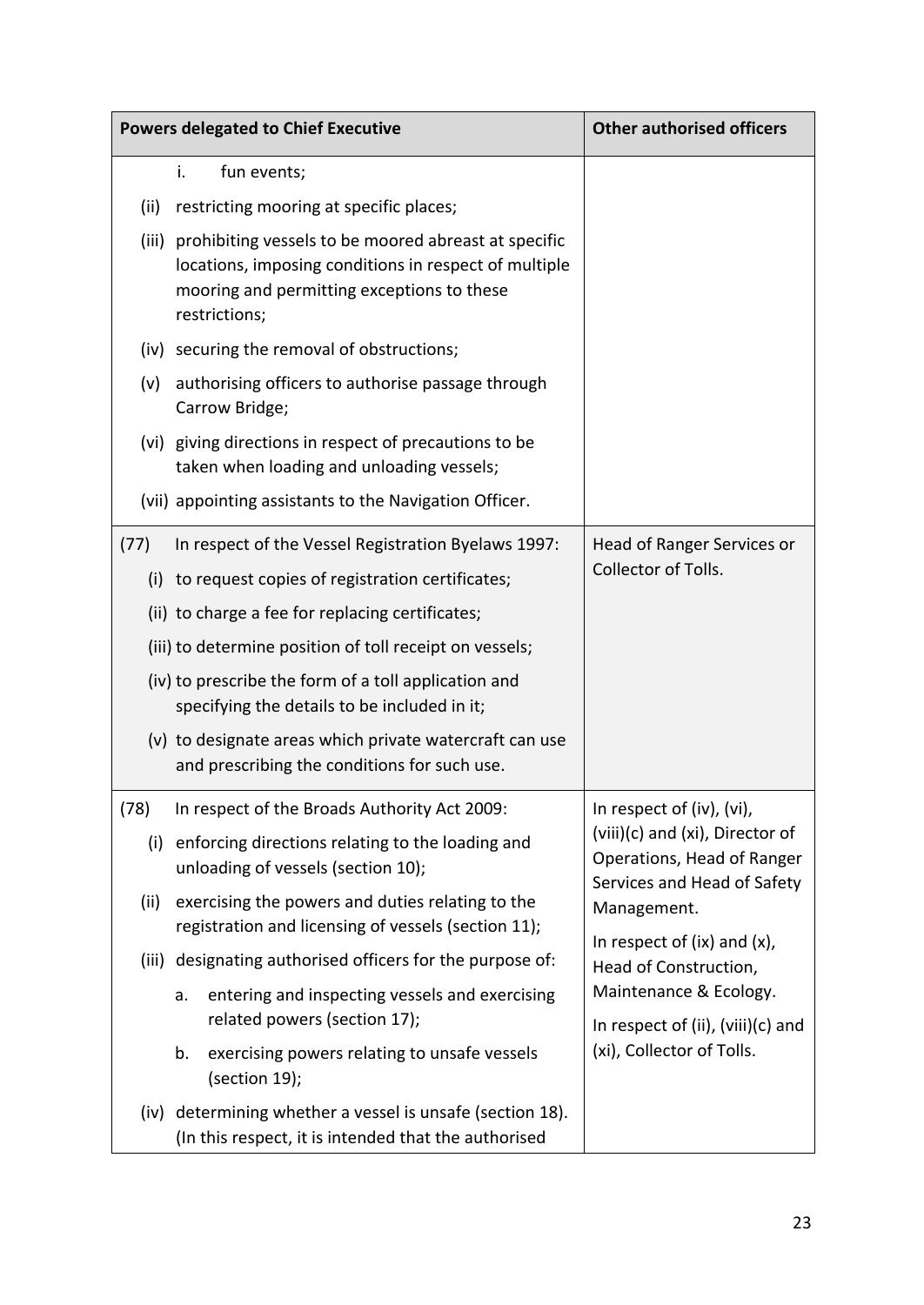| <b>Powers delegated to Chief Executive</b> |                                                                                                                                                                      |                                                                                                                                  | <b>Other authorised officers</b> |
|--------------------------------------------|----------------------------------------------------------------------------------------------------------------------------------------------------------------------|----------------------------------------------------------------------------------------------------------------------------------|----------------------------------|
|                                            |                                                                                                                                                                      | officers include qualified Boat Safety Scheme<br>examiners and qualified Marine Surveyors);                                      |                                  |
| (v)                                        | exercising the powers and duties relating to the<br>removal of unsafe vessels (section 20);                                                                          |                                                                                                                                  |                                  |
|                                            |                                                                                                                                                                      | (vi) designating authorised officers for the purposes of:                                                                        |                                  |
|                                            | a.                                                                                                                                                                   | requesting information about vessels (section<br>21);                                                                            |                                  |
|                                            | b.                                                                                                                                                                   | entering land, including adjacent waters (section<br>24);                                                                        |                                  |
|                                            | $C_{\bullet}$                                                                                                                                                        | the inspection provisions in hire boat licences;                                                                                 |                                  |
|                                            |                                                                                                                                                                      | (vii) serving notices requiring information from:                                                                                |                                  |
|                                            | a.                                                                                                                                                                   | masters and owners, etc as to vessels (section<br>22);                                                                           |                                  |
|                                            | b.                                                                                                                                                                   | landowners, etc as to vessels (section 23);                                                                                      |                                  |
|                                            | (viii) exercising the following functions relating to water-<br>skiing and wakeboarding:                                                                             |                                                                                                                                  |                                  |
|                                            | a.                                                                                                                                                                   | displaying directional signs (section 28(1));                                                                                    |                                  |
|                                            | b.                                                                                                                                                                   | designating authorised officers for the purposes<br>of giving directions as to water-skiing and<br>wakeboarding (section 28(2)); |                                  |
|                                            | c.                                                                                                                                                                   | issuing, cancelling and amending permits for<br>water-skiing and wakeboarding (sections 27 and<br>30);                           |                                  |
|                                            | (ix) removing vegetation that is an obstruction or danger<br>to vessels in the navigation area including the<br>service of notices (section 39);                     |                                                                                                                                  |                                  |
| (x)                                        | serving notices and exercising default powers in<br>respect of vegetation that obstructs or is a potential<br>danger to vessels in the navigation area (section 39); |                                                                                                                                  |                                  |
|                                            | (xi) powers and duties relating to the licensing of hire<br>boats (section 40).                                                                                      |                                                                                                                                  |                                  |

### **2(i) Broads Local Access Forum**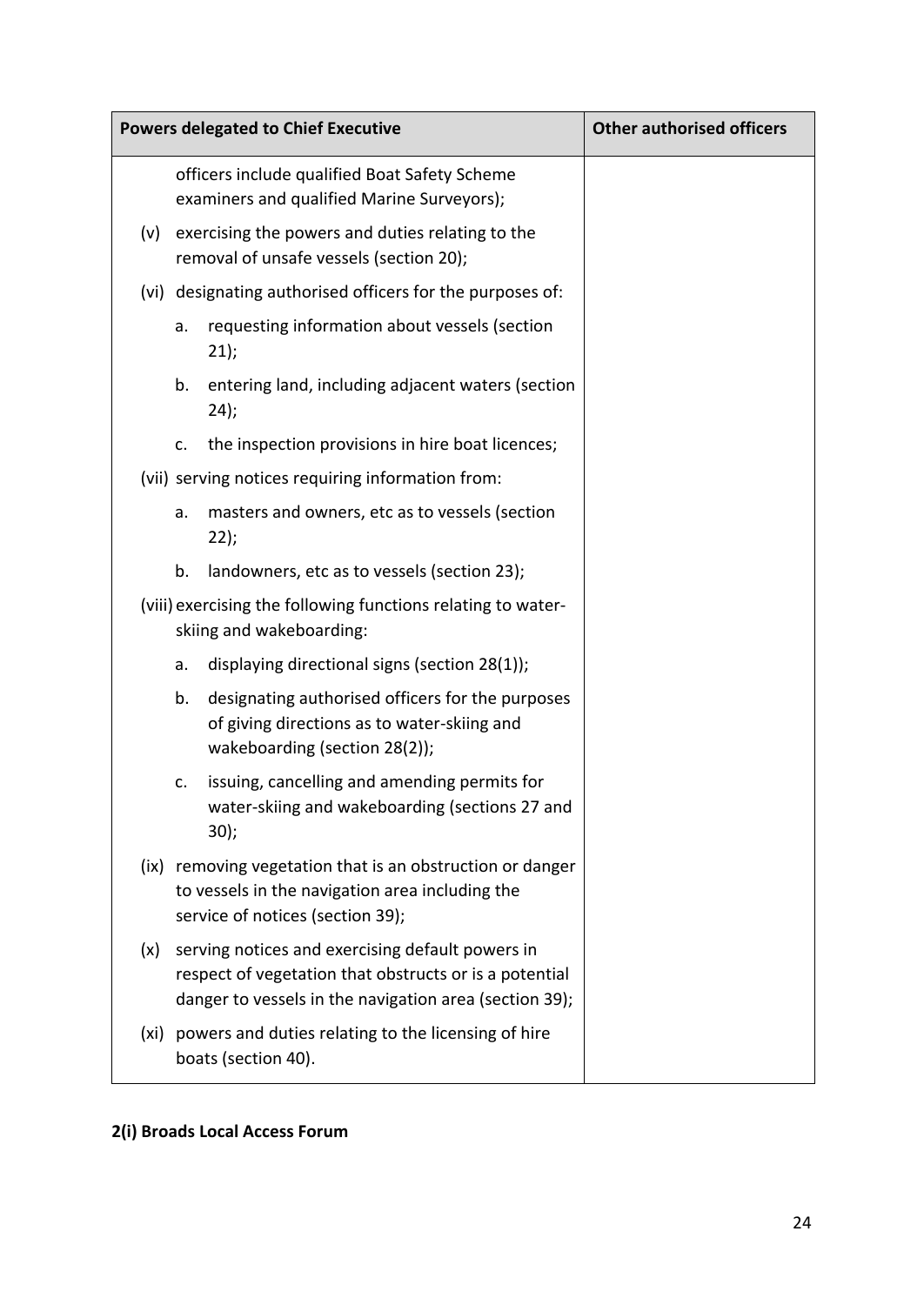| <b>Powers delegated to Chief Executive</b> |                                                                                                                       | <b>Other authorised officers</b>  |
|--------------------------------------------|-----------------------------------------------------------------------------------------------------------------------|-----------------------------------|
| (79)                                       | To appoint and reappoint members to the Broads<br>Local Access Forum, in consultation with the Chair of<br>the Forum. | Director of Strategic<br>Services |

#### **2(j) Miscellaneous**

|      | <b>Powers delegated to Chief Executive</b>                                                                                                                                                                                                                                                                                         | <b>Other authorised officers</b> |
|------|------------------------------------------------------------------------------------------------------------------------------------------------------------------------------------------------------------------------------------------------------------------------------------------------------------------------------------|----------------------------------|
| (80) | To remove abandoned vehicles.                                                                                                                                                                                                                                                                                                      | <b>Head of Ranger Services</b>   |
| (81) | To accept gifts of property on behalf of the Authority.                                                                                                                                                                                                                                                                            | <b>Management Team</b>           |
| (82) | To approve single grant requests up to £10,000.                                                                                                                                                                                                                                                                                    | <b>Management Team</b>           |
| (83) | To approve payments of up to £5,000 to<br>complainants who have suffered a direct identifiable<br>loss as a result of the Authority's actions.                                                                                                                                                                                     | <b>Management Team</b>           |
| (84) | In relation to matters under the Members' Code of<br>Conduct:                                                                                                                                                                                                                                                                      | <b>Monitoring Officer</b>        |
| (i)  | To appoint three members of the Authority (from a<br>group of six nominated by the Authority at its annual<br>meeting), and an Independent Person as a co-opted<br>non-voting member, to a Hearings Committee to hear<br>and determine allegations of breaches of the Code of<br>Conduct referred to it by the Monitoring Officer. |                                  |
|      | (ii) To determine the procedure to be followed by the<br>Hearings Committee.                                                                                                                                                                                                                                                       |                                  |

## <span id="page-24-0"></span>5. Powers delegated to the Chief Executive to instruct a Solicitor

- 5.1 To institute, settle and enforce as appropriate, claims and proceedings:
	- a. for the possession of property belonging to the Authority or for protection against trespass;
	- b. for the recovery of fees, tolls, rent and other sums owing to the Authority;
	- c. in respect of other financial loss suffered by the Authority.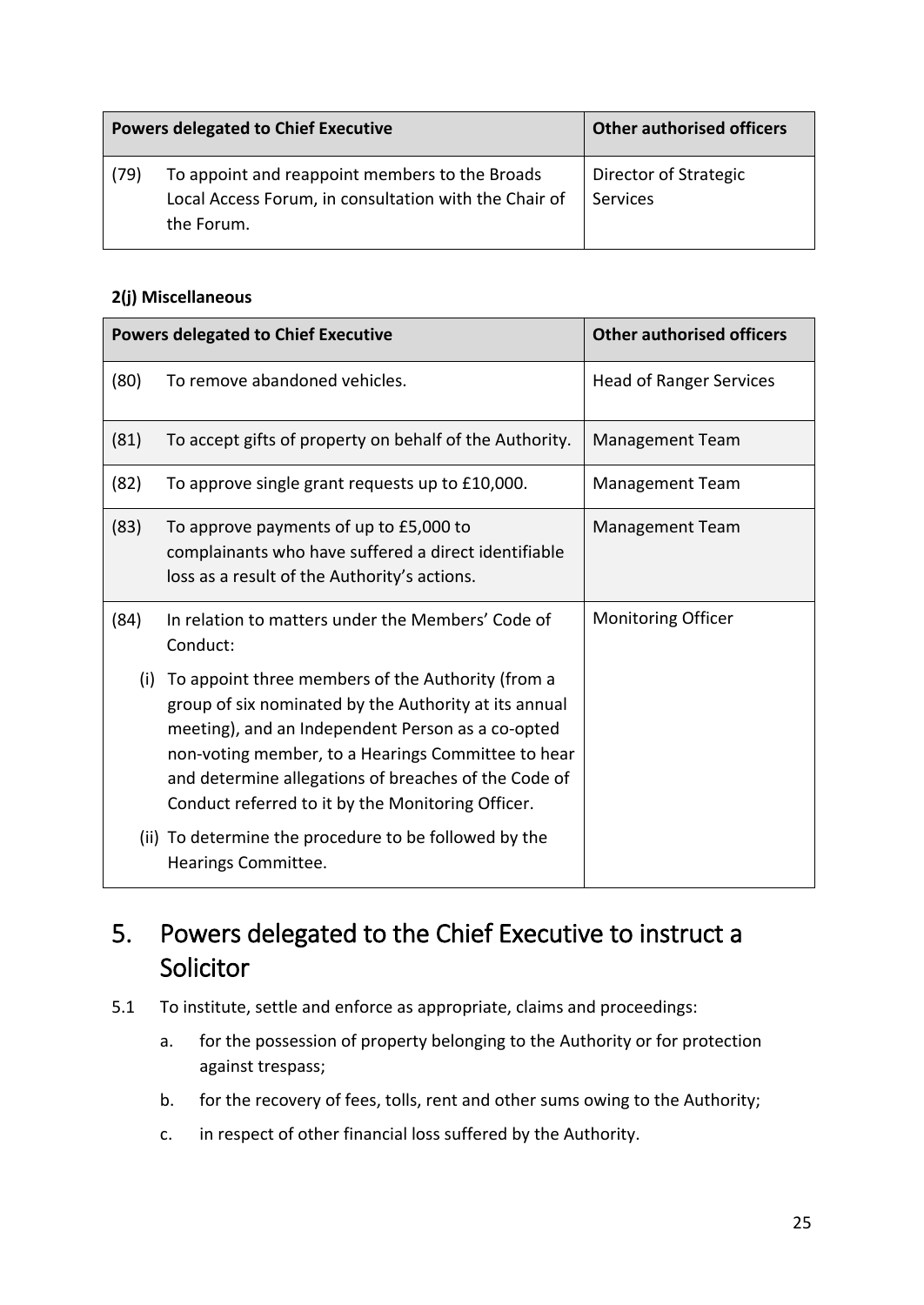- 5.2 To defend, counterclaim, settle, as appropriate, civil proceedings against the Authority, in relation to claims not covered by the Authority's insurance policies and to lodge an appeal.
- 5.3 To institute and prosecute proceedings relating to any function of the Authority and to lodge an appeal.
- 5.4 To defend or lodge an appeal in any criminal proceedings against the Authority.
- 5.5 To determine applications for Certificates of Lawful Use and for Certificates of Lawfulness of Proposed Use or Development.
- 5.6 To serve notices requiring information to be given as to interests in land and, if necessary, to institute proceedings for failure to respond.
- 5.7 In cases of urgency and after consultation (if possible) with the Chair, or in the absence of the Chair the Vice-Chair, of the Planning Committee:
	- a. to issue Listed Building Enforcement Notices and Conservation Area Enforcement Notices concurrently with District Officers;
	- b. to issue Enforcement Notices, Stop Notices Temporary Stop Notices and Article 4 Directions;
	- c. to take enforcement action in respect of unauthorised advertisements.
- 5.8 To authorise officers who otherwise have no right of audience to appear in Magistrates Court and County Court proceedings.
- 5.9 To execute deeds, contracts and other legal documents on behalf of the Authority to give effect to decisions taken by the Authority, its committees, the Chief Executive or other officers exercising delegated powers.
- 5.10 To make minor amendments to the Authority's constitutional documents such as to give effect to changes to job titles, reflect legislative changes and to improve layout or correct typographical errors.
- 5.11 To implement policies and procedures and take appropriate steps to protect the Authority from unlawful disclosure of personal information and to report data breaches to the data regulatory authority.

## <span id="page-25-0"></span>6. Powers delegated to the Director of Finance

- 6.1 To be responsible for the proper administration of the Authority's financial affairs in accordance with section 17 of the Norfolk and Suffolk Broads Act 1988, including:
	- a. the regulation and control of finance, and the making of safe and efficient arrangements for the receipts of monies;
	- b. External and internal audit matters, including the appointment of auditors;
	- c. pension fund matters;
	- d. insurances.